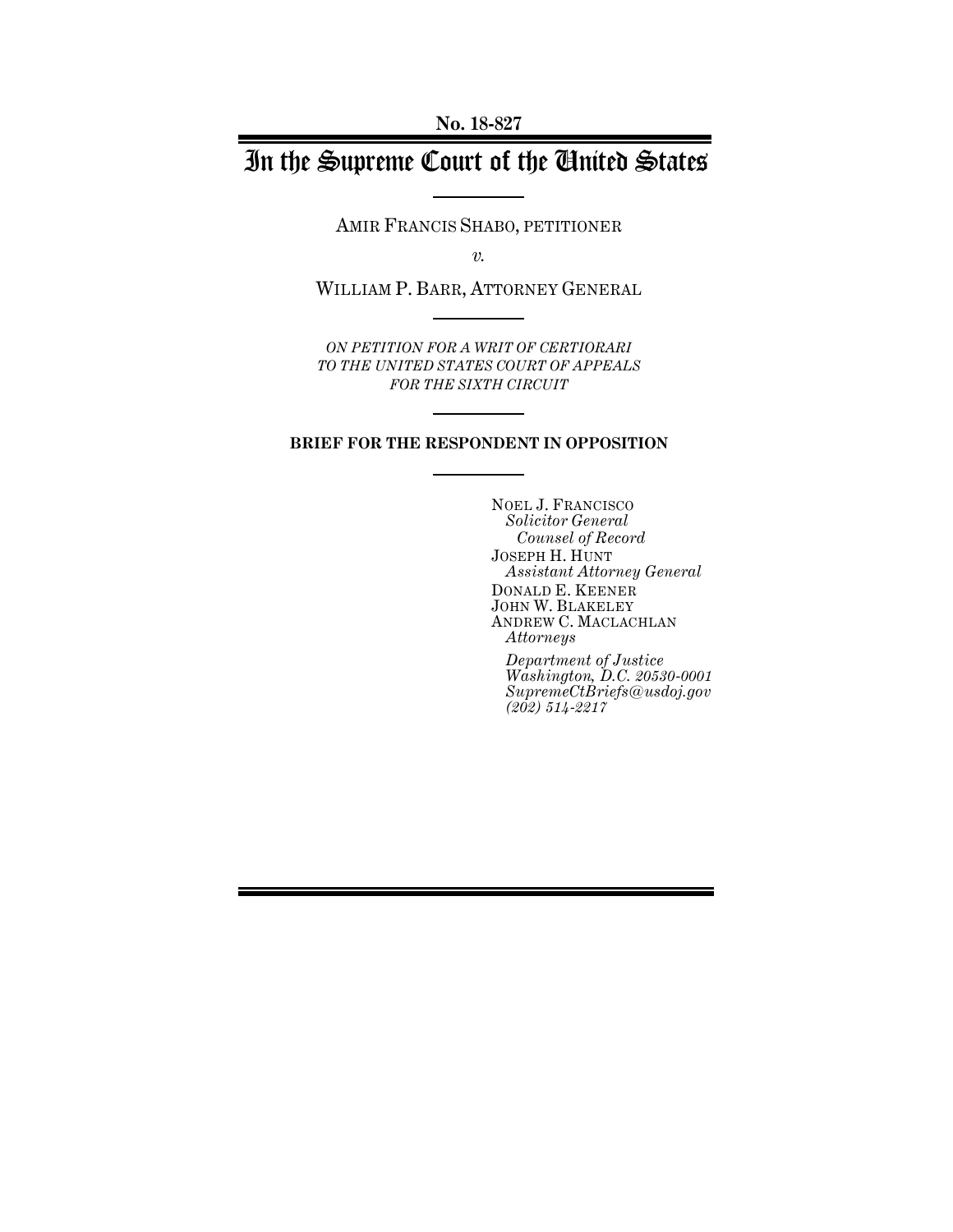# **QUESTION PRESENTED**

The Immigration and Nationality Act, 8 U.S.C. 1101 *et seq.*, provides that "no court shall have jurisdiction to review any final order of removal against an alien who is removable" because he committed certain specified criminal offenses.  $8 \text{ U.S.C. } 1252(a)(2)(\text{C})$ . The question presented is whether that jurisdictional bar precludes review of a factual challenge to the denial of petitioner's application for deferral of removal under regulations implementing the Convention Against Torture and Other Cruel, Inhuman or Degrading Treatment or Punishment, *adopted* Dec. 10, 1984, S. Treaty Doc. No. 20, 100th Cong., 2d Sess. 19 (1988), 1465 U.N.T.S. 85.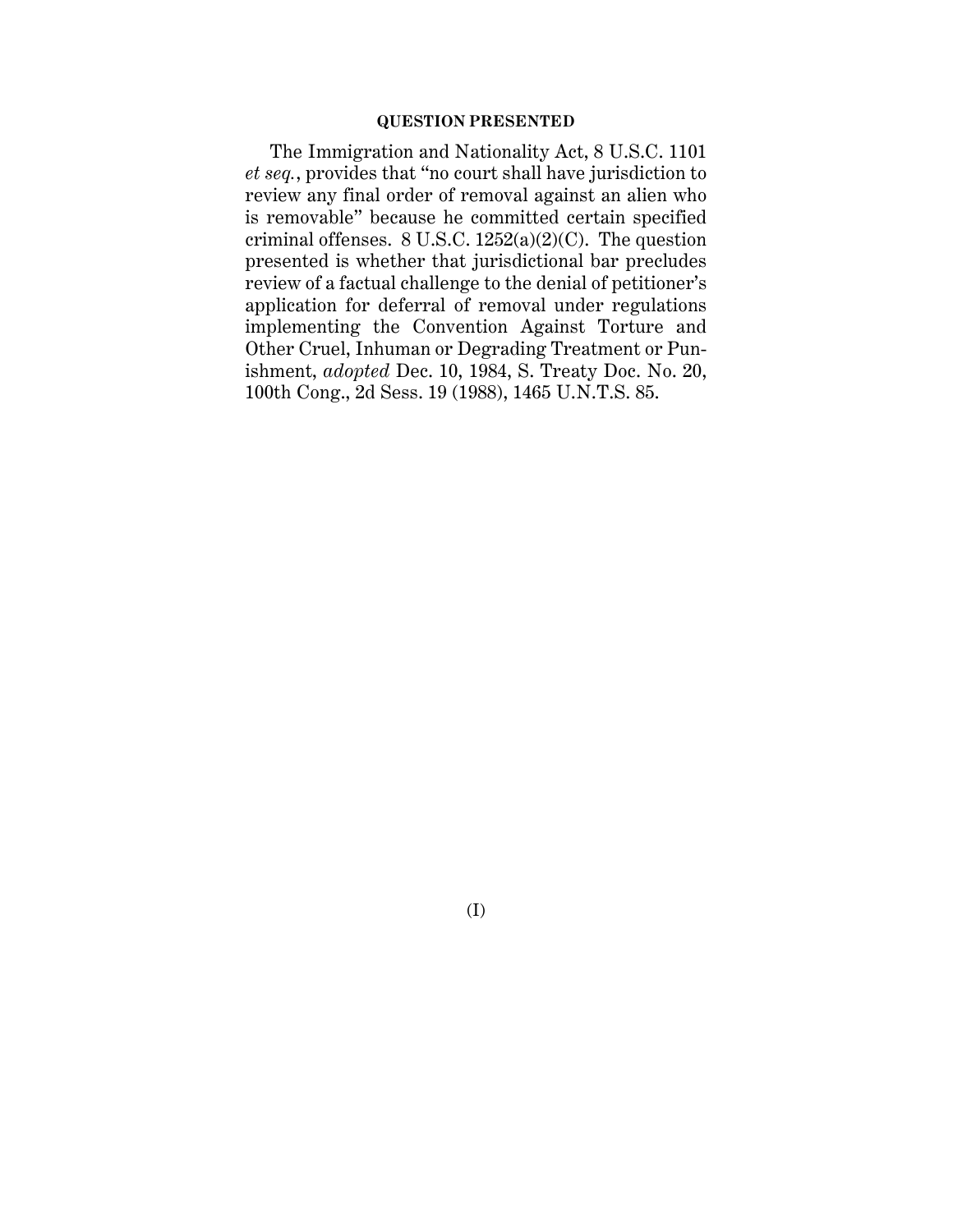# **TABLE OF CONTENTS**

Page

# **TABLE OF AUTHORITIES**

# Cases:

| <i>Agonafer</i> v. Sessions, 859 F.3d 1198              |
|---------------------------------------------------------|
|                                                         |
| Alphonsus v. Holder, 705 F.3d 1031 (9th Cir. 2013) 10   |
| Biestek v. Berryhill, No. 17-1184 (Apr. 1, 2019) 14     |
| Cheng Fan Kwok v. INS, 392 U.S. 206 (1968) 11           |
| Cherichel v. Holder, 591 F.3d 1002 (8th Cir.),          |
|                                                         |
| Cole v. U.S. Att'y Gen., 712 F.3d 517 (11th Cir.),      |
|                                                         |
|                                                         |
| Escudero-Arciniega v. Holder, 702 F.3d 781              |
|                                                         |
|                                                         |
|                                                         |
| Garcia v. Lynch, 798 F.3d 876 (9th Cir.2015) 10         |
|                                                         |
| Granados v. Sessions, 137 S. Ct. 2295 (2017)  8, 14     |
| Ilchuk v. Attorney Gen., 434 F.3d 618 (3d Cir. 2006)  9 |
|                                                         |
| INS v. Elias-Zacarias, 502 U.S. 478 (1992) 15           |
|                                                         |

(III)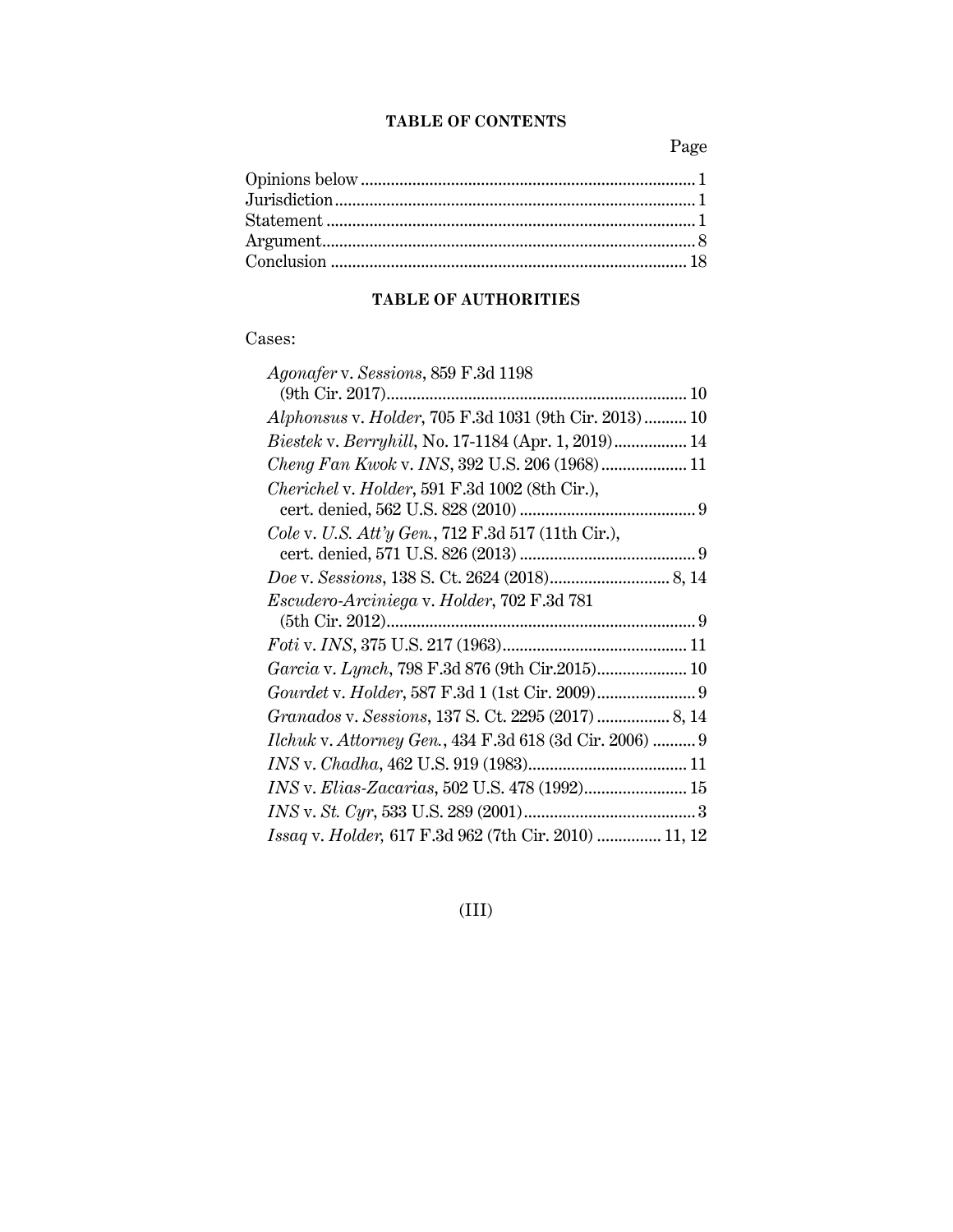| Cases-Continued:                                            | Page |
|-------------------------------------------------------------|------|
| Lemus-Galvan v. Mukasey, 518 F.3d 1081                      |      |
| (9th Cir. 2008), overruled in part on other                 |      |
| grounds by <i>Maldonado v. Lynch</i> ,                      |      |
| Lenjinac v. Holder, 780 F.3d 852 (7th Cir. 2015) 12         |      |
| Lovan v. Holder, 574 F.3d 990 (8th Cir. 2009)  14           |      |
| Medrano-Olivas v. Holder, 590 Fed. Appx. 770                |      |
|                                                             |      |
| Morales v. Gonzales, 478 F.3d 972 (9th Cir. 2007),          |      |
| abrogated in part on other grounds by Anaya-Ortiz           |      |
| v. Holder, 594 F.3d 673 (9th Cir. 2010) 10                  |      |
| Ortiz-Franco v. Holder, 782 F.3d at 81 (2d Cir. 2015),      |      |
| cert. denied, 136 S. Ct. 894 (2016)  9, 12, 13, 14          |      |
| Ortiz-Franco v. Lynch, 136 S. Ct. 894 (2016)  8, 14         |      |
| Pechenkov v. Holder, 705 F.3d 444 (9th Cir. 2012) 9, 10, 11 |      |
| Perez-Guerrero v. Holder, 571 U.S. 1163 (2014)  8, 14       |      |
| Saintha v. Mukasey, 516 F.3d 243 (4th Cir.),                |      |
|                                                             |      |
| Unuakhaulu v. Gonzales, 416 F.3d 931                        |      |
|                                                             |      |
| Ventura-Reyes v. Lynch, 797 F.3d 348                        |      |
|                                                             |      |
| Wanjiru v. Holder, 705 F.3d 258 (7th Cir. 2013) 11, 12      |      |
|                                                             |      |

Treaty, statutes, and regulations:

| Convention Against Torture and Other Cruel,          |  |
|------------------------------------------------------|--|
| Inhuman or Degrading Treatment or Punishment,        |  |
| <i>adopted</i> Dec. 10, 1984, S. Treaty Doc. No. 20, |  |
| 100th Cong., 2d Sess. 19 (1988), 1465 U.N.T.S. 85 2  |  |
|                                                      |  |
|                                                      |  |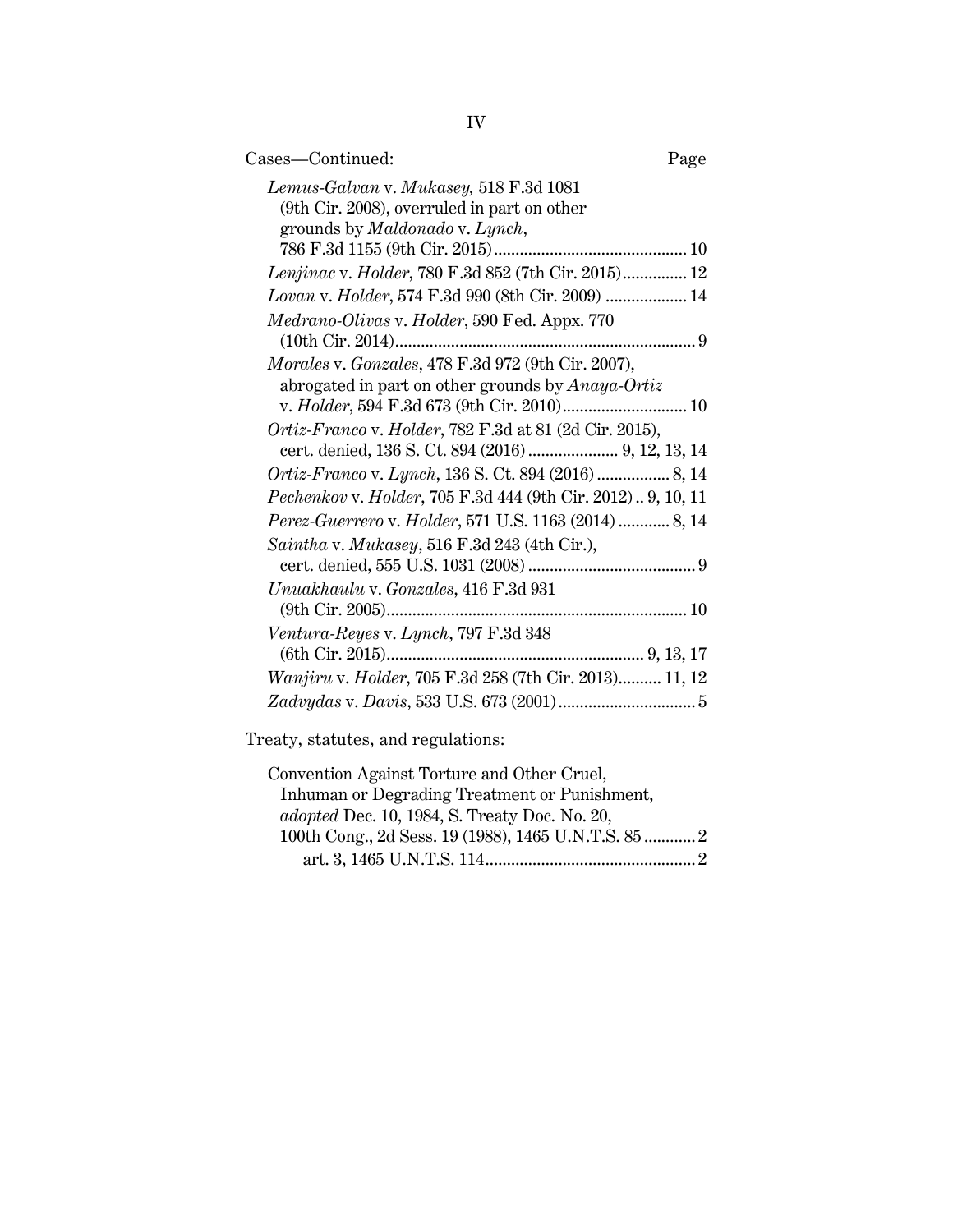| Statutes and regulations—Continued:                                                                          | Page |
|--------------------------------------------------------------------------------------------------------------|------|
| Foreign Affairs Reform and Restructuring Act<br>of 1998, Pub. L. No. 105-277, Div. G, 112 Stat.<br>2681-761: |      |
|                                                                                                              |      |
|                                                                                                              |      |
| Illegal Immigration Reform and Immigrant<br>Responsibility Act of 1996, Pub. L. No.                          |      |
|                                                                                                              |      |
|                                                                                                              |      |
|                                                                                                              |      |
|                                                                                                              |      |
| Immigration and Nationality Act,                                                                             |      |
|                                                                                                              |      |
|                                                                                                              |      |
|                                                                                                              |      |
|                                                                                                              |      |
|                                                                                                              |      |
|                                                                                                              |      |
|                                                                                                              |      |
|                                                                                                              |      |
|                                                                                                              |      |
|                                                                                                              |      |
|                                                                                                              |      |
|                                                                                                              |      |
| 8 U.S.C. 1251(a)(2)(A)(iii) (Supp. IV 1992) 4                                                                |      |
|                                                                                                              |      |
|                                                                                                              |      |
|                                                                                                              |      |
|                                                                                                              |      |
|                                                                                                              |      |
|                                                                                                              |      |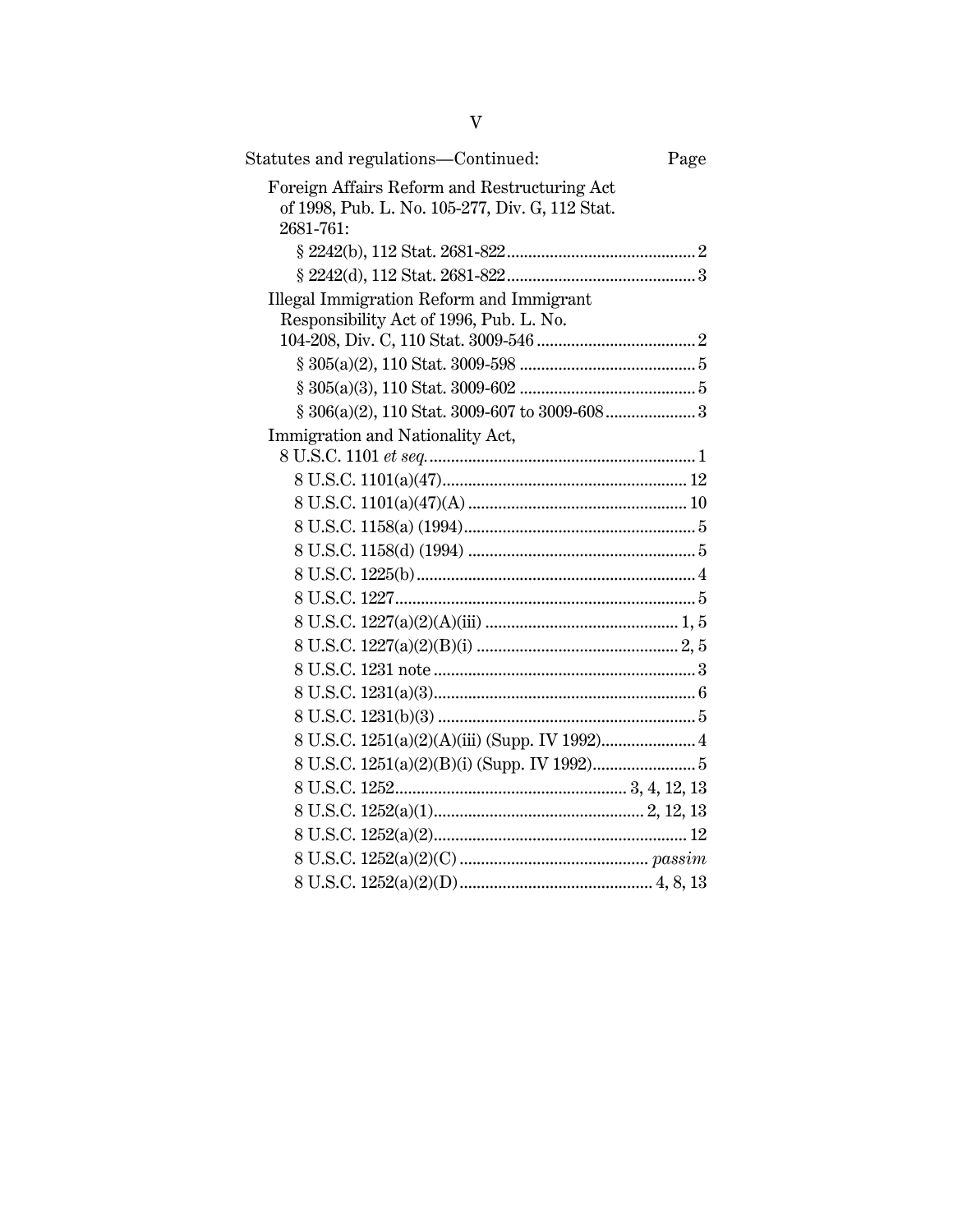| Statutes and regulations—Continued:<br>Page              |  |
|----------------------------------------------------------|--|
|                                                          |  |
|                                                          |  |
|                                                          |  |
|                                                          |  |
|                                                          |  |
|                                                          |  |
|                                                          |  |
| REAL ID Act of 2005, Pub. L. No. 109-13, Div. B,         |  |
| 119 Stat. 302:                                           |  |
|                                                          |  |
|                                                          |  |
| $§ 106(a)(1)(B), 119 Stat. 310 (8 U.S.C. 1252(a)(5))  4$ |  |
|                                                          |  |
| 8 C.F.R.:                                                |  |
|                                                          |  |
|                                                          |  |
|                                                          |  |
|                                                          |  |
|                                                          |  |
|                                                          |  |
|                                                          |  |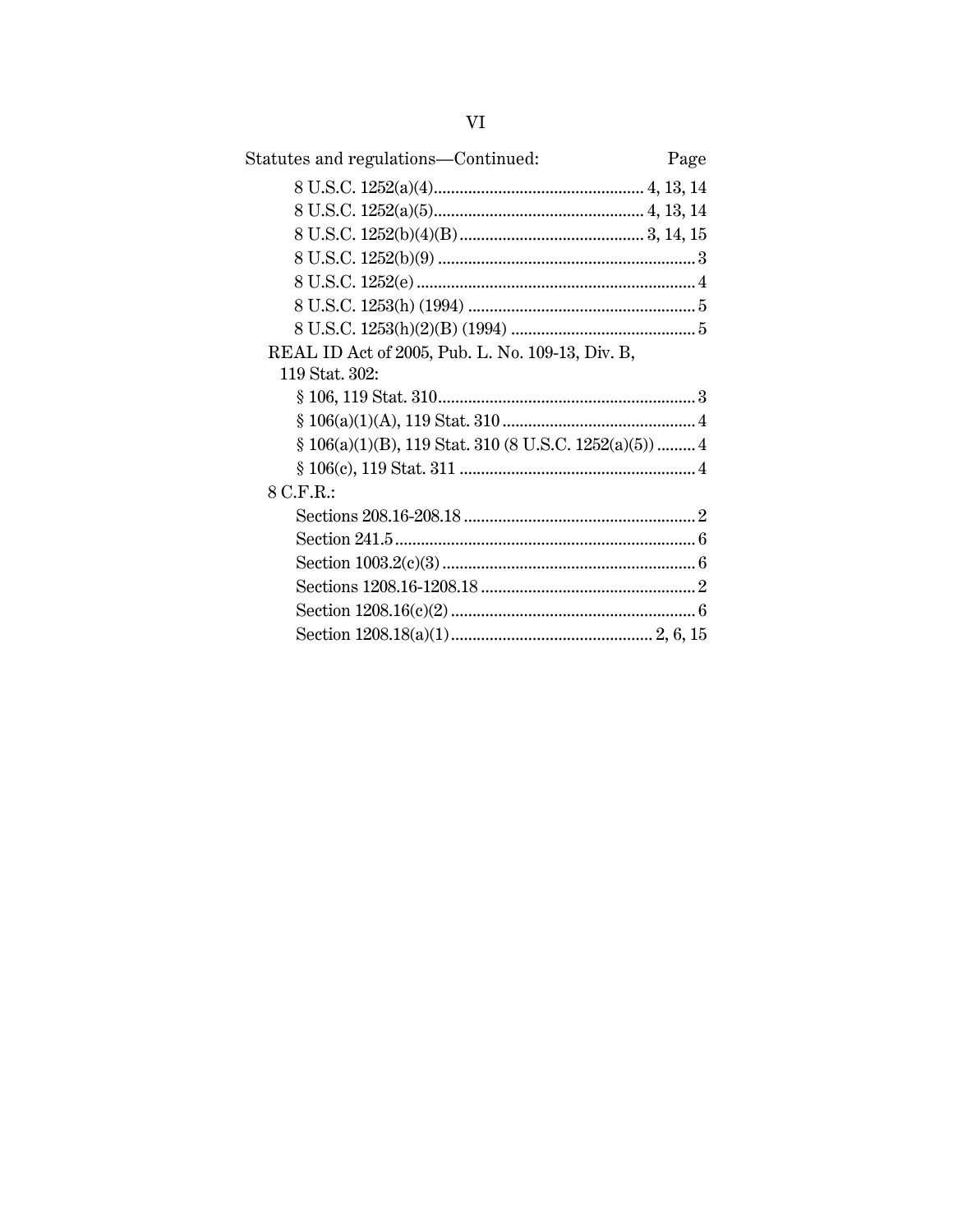# In the Supreme Court of the United States

No. 18-827 AMIR FRANCIS SHABO, PETITIONER

*v.*

WILLIAM P. BARR, ATTORNEY GENERAL

*ON PETITION FOR A WRIT OF CERTIORARI TO THE UNITED STATES COURT OF APPEALS FOR THE SIXTH CIRCUIT*

#### **BRIEF FOR THE RESPONDENT IN OPPOSITION**

#### **OPINIONS BELOW**

The opinion of the court of appeals (Pet. App. 1a–8a) is reported at 892 F.3d 237. The decisions of the Board of Immigration Appeals (Pet. App. 9a-11a) and the immigration judge (Pet. App. 12a-23a) are unreported.

### **JURISDICTION**

The judgment of the court of appeals was entered on June 11, 2018. A petition for rehearing was denied on July 31, 2018. On October 16, 2018, Justice Kagan extended the time within which to file a petition for a writ of certiorari to and including December 28, 2018, and the petition was filed on that date. The jurisdiction of this Court is invoked under 28 U.S.C. 1254(1).

## **STATEMENT**

1. a. The Immigration and Nationality Act (INA), 8 U.S.C. 1101 *et seq.*, provides that an alien convicted of an "aggravated felony,"  $8$  U.S.C. 1227(a)(2)(A)(iii), or

(1)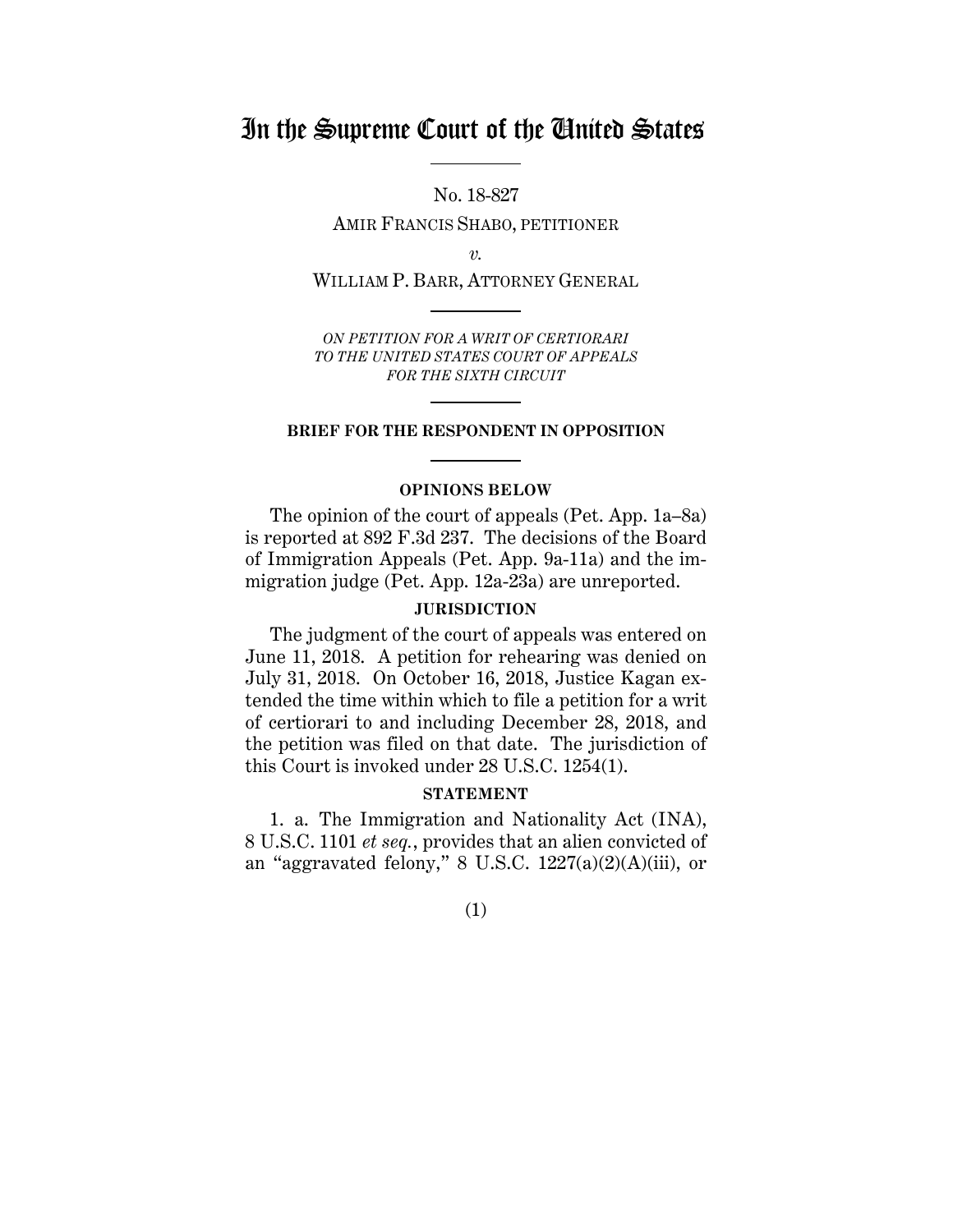convicted of a violation of "any law or regulation of a State \* \* \* relating to a controlled substance," 8 U.S.C.  $1227(a)(2)(B)(i)$ , is removable from the United States.

Under specified circumstances, however, such a criminal alien who demonstrates that he would more likely than not be tortured if removed to a particular country may obtain withholding or deferral of removal under the Convention Against Torture and Other Cruel, Inhuman or Degrading Treatment or Punishment (CAT), *adopted* Dec. 10, 1984, S. Treaty Doc. No. 20, 100th Cong., 2d Sess. 19 (1988), 1465 U.N.T.S. 85.1 To qualify for CAT protection, the acts alleged to constitute torture must be inflicted "by or at the instigation of or with the consent or acquiescence of a public official or other person acting in an official capacity." 8 C.F.R. 1208.18(a)(1).

b. The INA provides for court of appeals review of "a final order of removal" under specified circumstances. 8 U.S.C. 1252(a)(1). In 1996, Congress amended the INA to expedite the removal of criminal and other illegal aliens from the United States. See Illegal Immigration Reform and Immigrant Responsibility Act of 1996 (IIRIRA), Pub. L. No. 104-208, Div. C, 110 Stat. 3009-546. Specifically, as relevant here, Congress provided that "no court shall have jurisdiction to review any final order of removal against an alien who

 $\overline{a}$ 

<sup>&</sup>lt;sup>1</sup> Article 3 of the CAT provides that "[n]o State Party shall expel, return \* \* \* or extradite a person to another State where there are substantial grounds for believing that he would be in danger of being subjected to torture." 1465 U.N.T.S. 114. Congress directed that regulations be promulgated to implement that obligation. See Foreign Affairs Reform and Restructuring Act of 1998, Pub. L. No. 105-277, Div. G, § 2242(b), 112 Stat. 2681-822. The regulations implementing Article 3 of the CAT in the immigration context appear primarily at 8 C.F.R. 208.16-208.18 and 1208.16-1208.18.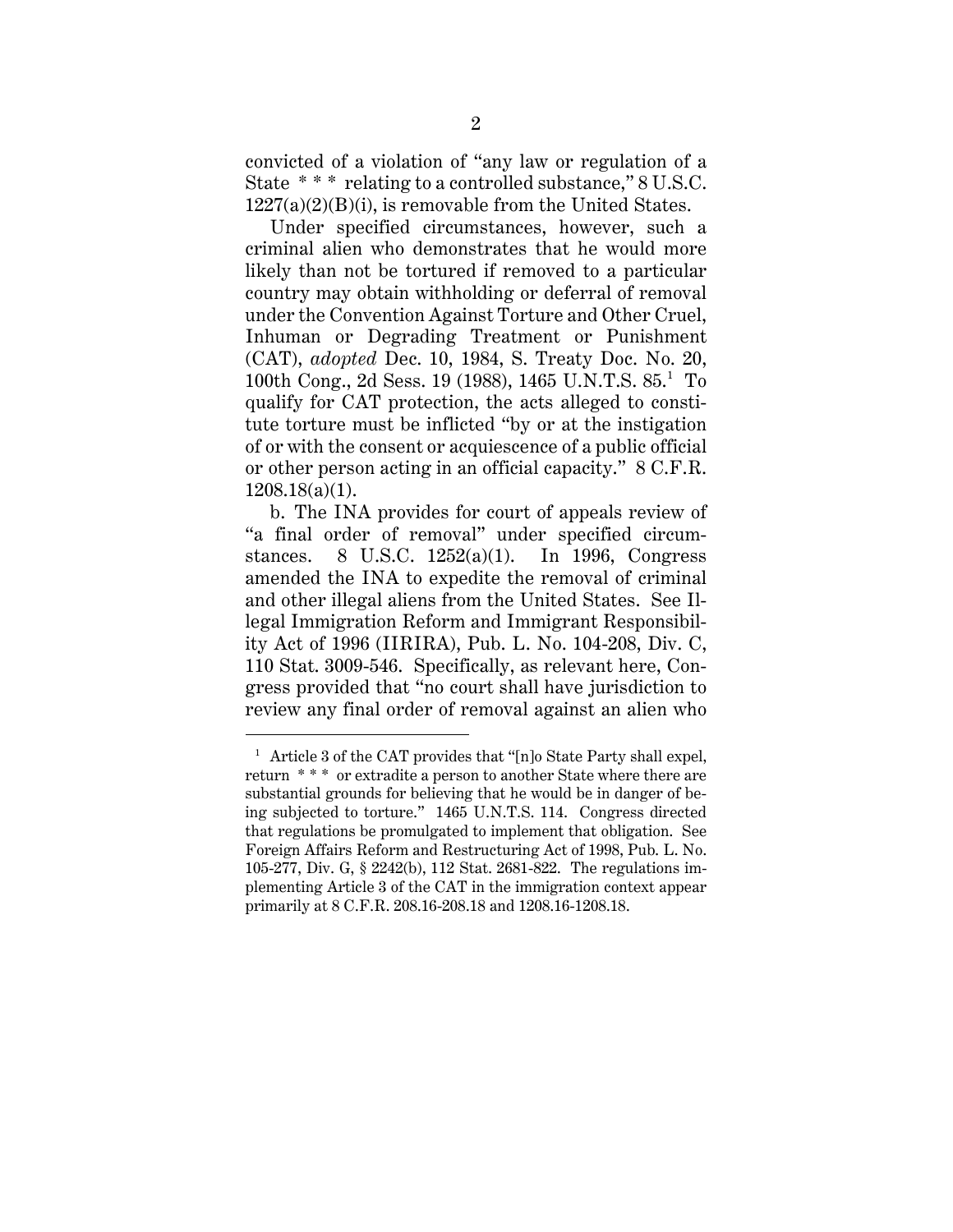is removable by reason of having committed a criminal offense covered in" specified sections of the INA. § 306(a)(2), 110 Stat. 3009-607 to 3009-608; see 8 U.S.C.  $1252(a)(2)(C)$ .

Among other changes, Congress also provided in IIRIRA that, even when judicial review is permitted because the jurisdictional bar in cases involving criminal aliens does not apply, "administrative findings of fact are conclusive unless any reasonable adjudicator would be compelled to conclude to the contrary." 8 U.S.C.  $1252(b)(4)(B)$ . It further provided that:

Judicial review of all questions of law and fact \* \* \* arising from any action taken or proceeding brought to remove an alien from the United States under [Title 8, Chapter 12, Subchapter II of the U.S. Code] shall be available only in judicial review of a final order under this section.

## 8 U.S.C. 1252(b)(9).

c. Congress has expressly addressed judicial review of CAT claims in two statutes. First, in the Foreign Affairs Reform and Restructuring Act of 1998 (FARRA), Pub. L. No. 105-277, Div. G, § 2242(d), 112 Stat. 2681- 822, Congress provided that nothing in that statute's implementation of the CAT "shall be construed as providing any court jurisdiction to consider or review claims raised under the [CAT] \* \* \* except as part of the review of a final order of removal pursuant to [8 U.S.C. 1252]." FARRA § 2242(d), 112 Stat. 2681-822; see 8 U.S.C. 1231 note.

Second, after this Court's decision in *INS* v. *St. Cyr*, 533 U.S. 289 (2001), Congress enacted Section 106 of the REAL ID Act of 2005, Pub. L. No. 109-13, Div. B, 119 Stat. 310, to consolidate all judicial review of re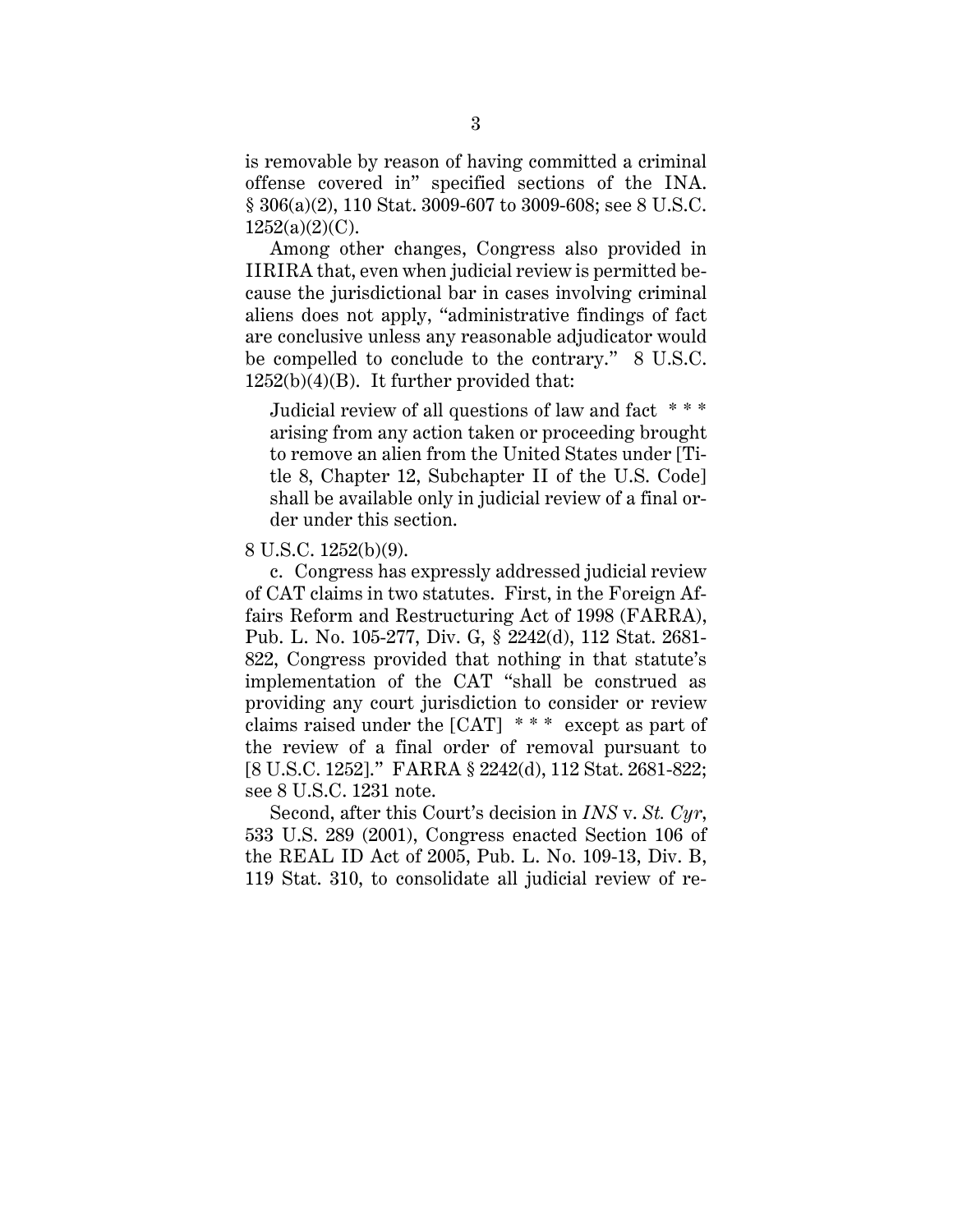moval proceedings in the courts of appeals. That statute also expressly addressed CAT claims, stating that "[n]otwithstanding any other provision of law" including the statutory provisions authorizing federal habeas corpus review—"a petition for review filed with an appropriate court of appeals in accordance with [8 U.S.C. 1252] shall be the sole and exclusive means for judicial review of any cause or claim under the [CAT], except as provided in [Section 1252(e)]." REAL ID Act  $§ 106(a)(1)(B), 119 Stat. 310; see 8 U.S.C. 1252(a)(4).<sup>2</sup>$ 

d. The REAL ID Act also created an exception to the INA's jurisdictional bars for "constitutional claims or questions of law."  $§ 106(a)(1)(A)$ , 119 Stat. 310; see 8 U.S.C. 1252(a)(2)(D). The Act otherwise preserved the jurisdictional bar applicable to criminal aliens. It further made clear that district courts lack jurisdiction to review removal orders, and it directed that all such cases pending in the district courts at the time of enactment should be transferred to the courts of appeals. REAL ID Act § 106(a)(1)(B), 119 Stat. 310 (8 U.S.C. 1252(a)(5)); see § 106(c), 119 Stat. 311.

2. Petitioner is a citizen of Iraq who was admitted to the United States as a refugee and adjusted his status to that of a lawful permanent resident in 1985. Pet. 8. In 1992 he was convicted in state court of possession with the intent to deliver 50 to 225 grams of cocaine, and was sentenced to 60 to 240 months of imprisonment. Pet. App. 2a.

In 1994, petitioner was charged with being subject to deportation as an alien convicted of an aggravated felony drug trafficking offense under 8 U.S.C.  $1251(a)(2)(A)(iii)$ 

 $\overline{a}$ 

<sup>2</sup> Section 1252(e) authorizes limited judicial review of administrative determinations made in expedited removal proceedings pursuant to 8 U.S.C. 1225(b). That provision is inapplicable here.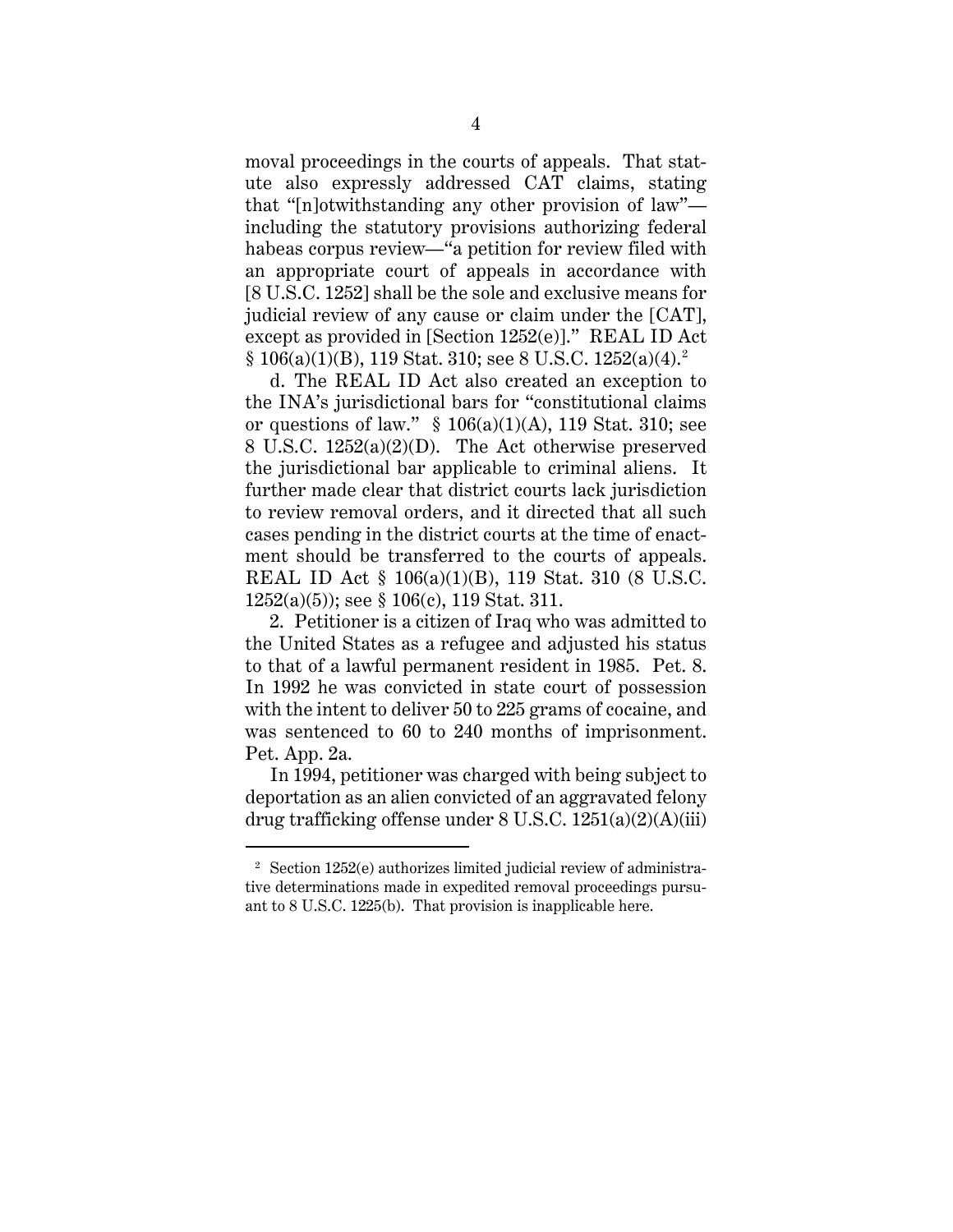(Supp. IV 1992), and as an alien convicted of a law relating to a controlled substance under 8 U.S.C. 1251(a)(2)(B)(i) (Supp. IV 1992). Pet. App. 12a; see Administrative Record (A.R.) 240-248.<sup>3</sup> Petitioner conceded his deportability on these grounds, but applied for asylum under 8 U.S.C. 1158(a) (1994) and withholding of deportation under 8 U.S.C. 1253(h) (1994).4 Pet. App. 13a. An immigration judge found petitioner deportable, denied his request for asylum and withholding, and ordered him removed to Iraq. *Id.* at 13a-14a. Specifically, the immigration judge determined that petitioner was barred from asylum because his conviction was for an aggravated felony and barred from withholding because his conviction was for a particularly serious crime. See *ibid.*; see also 8 U.S.C. 1158(d), 1253(h)(2)(B) (1994).

In 1998, the Board of Immigration Appeals (BIA or Board) dismissed petitioner's appeal, agreeing that he was deportable and ineligible for asylum and withholding. Pet. App. 13a. The Board noted that petitioner nonetheless could still file a CAT claim. *Id.* at 13a n.1. Petitioner did not do so.

Although petitioner became subject to a final order of removal in 1998, he could not actually be removed to Iraq "because the Iraqi government was not then issuing travel papers." Pet. App. 2a. As a result, at the time there was not a "significant likelihood of removal in the reasonably foreseeable future," *Zadvydas* v. *Davis*,

 $\ddot{\phantom{a}}$ 

<sup>3</sup> Comparable grounds for removal remain in the current INA, redesignated to Section 1227. IIRIRA § 305(a)(2), 110 Stat. 3009-598; see 8 U.S.C. 1227(a)(2)(A)(iii) and (B)(i).

<sup>4</sup> A comparable provision for withholding of removal remains in the INA, amended in 1996 into 8 U.S.C. 1231(b)(3). See IIRIRA § 305(a)(3), 110 Stat. 3009-602.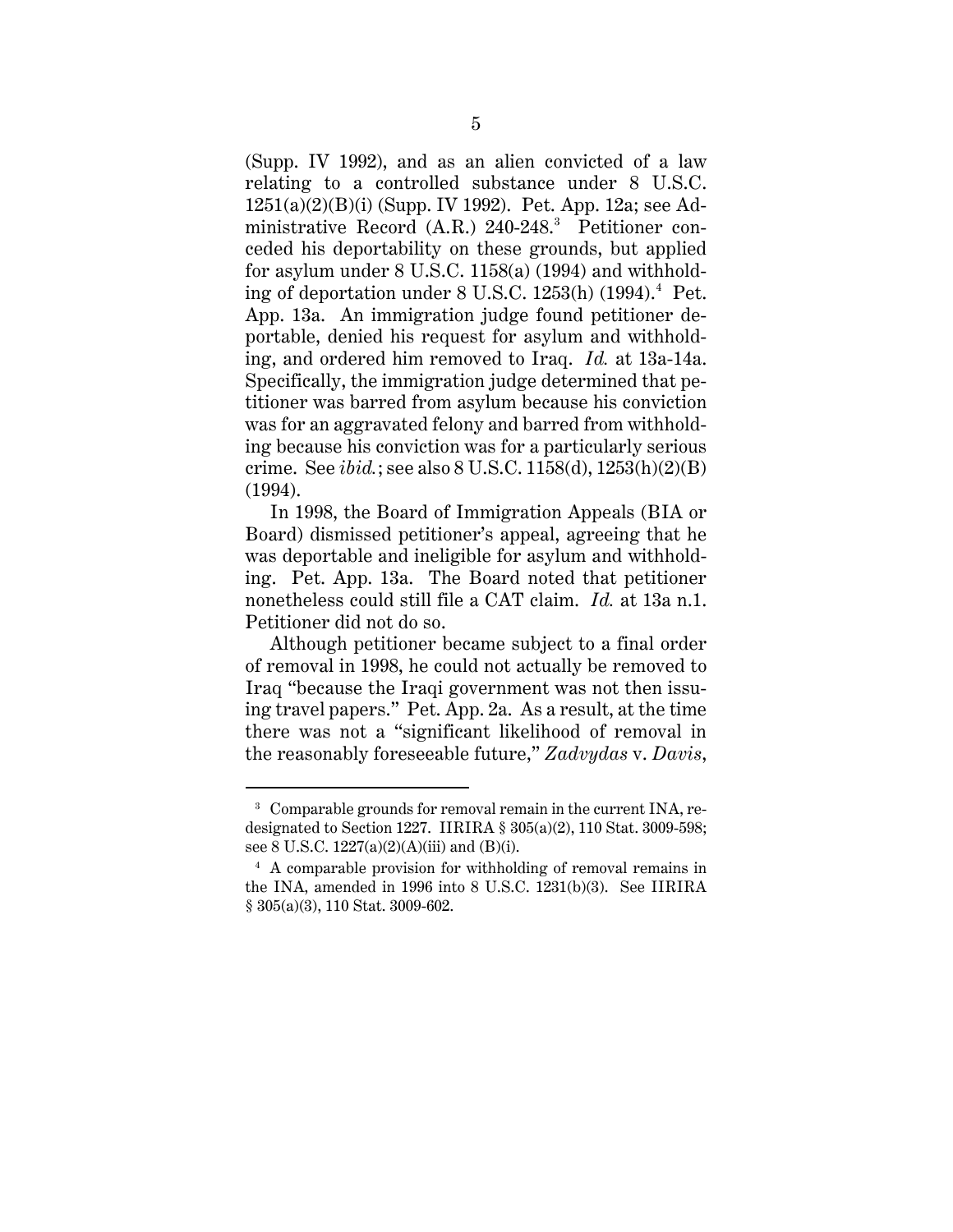533 U.S. 673, 701 (2001), and petitioner was released on an order of supervision. See 8 U.S.C. 1231(a)(3); 8 C.F.R. 241.5.

3. In 2017, "Iraq began issuing travel papers," and petitioner "anticipated that he would soon be detained" to effectuate his removal. Pet. App. 2a. Petitioner filed an emergency motion with the Board seeking to reopen his proceedings to renew his application for asylum and withholding of removal, and seeking protection under the CAT, based on changed circumstances since 1997. *Ibid.* Petitioner contended that, as a Chaldean Christian, he would be subject to attack by the Islamic State of Iraq and the Levant (ISIS). See *id.* at 9a-10a.

The Board denied the motion to reopen. Pet. App. 9a-11a. First, the Board declined to revisit its prior rulings that petitioner is ineligible for asylum and statutory withholding. *Id.* at 9a. Second, the Board declined to reopen to consider a claim for deferral of removal under the CAT. *Id.* at 10a. The Board determined that such a motion was untimely and did not fall within an exception to the 90-day time limit for moving to reopen, see 8 C.F.R.  $1003.2(c)(2)$ ; and that in any event petitioner was not eligible for deferral of removal. Pet. App. 10a. To be eligible, an alien must show that he is "more likely than not to be subjected to torture 'inflicted by or at the instigation of or with the acquiescence, including the concept of willful blindness, of a public official or other person acting in an official capacity.'" *Ibid.* (quoting 8 C.F.R. 1208.18(a)(1)); see 8 C.F.R. 1208.16(c)(2). Here, the Board recognized that "the Islamic State targets Chaldean Christians—among other minority ethnic and religious groups." Pet. App. 10a. But the Board found insufficient evidence that any such harm would be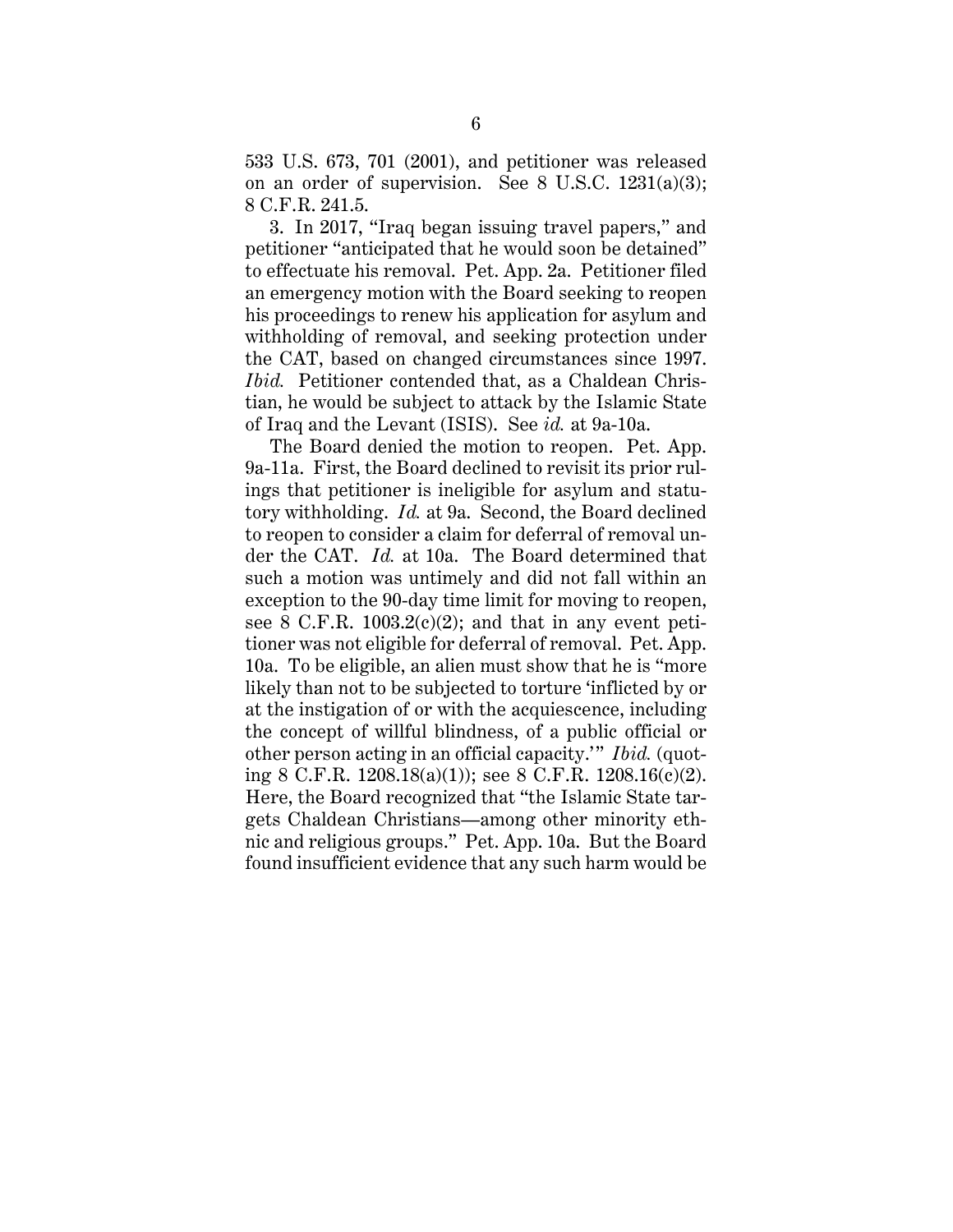"inflicted by or at the instigation of or with the acquiescence, including the concept of willful blindness, of a public official or other person acting in an official capacity." *Ibid.* (citation omitted). The Board observed that "the Iraqi government and the Kurdish Peshmerga actively combat the terrorist organization." *Ibid.* (citing, *inter alia*, A.R. 15-36 (Bureau of Democracy, Human Rights, and Labor, Dep't of State, *International Religious Freedom Report for 2015: Iraq* (*2015 Religious Freedom Report*), attached to Gov't Reply in Opp. to Mot. to Reopen)).

4. Petitioner filed a petition for review, arguing that the 90-day time limit for a motion to reopen did not apply to CAT protection, and that the Board's assessment of the evidence of government acquiescence was erroneous. See Pet. App. 3a. The court of appeals dismissed for lack of jurisdiction. *Id.* at 1a-8a. The court found that the question whether petitioner "presented sufficient evidence to establish a prima facie case that he was 'more likely than not' to be subject to torture in Iraq by the government or at least with the government's acquiescence" is "a factual question." *Id.* at 4a, 7a. Based on 8 U.S.C. 1252(a)(2)(C), the court held that it "lack[ed] jurisdiction to review the BIA's casedispositive determination at step two that Shabo failed to establish a prima facie case for relief." Pet. App. 8a. The court found that it need not reach the question of the time limit on a motion to reopen because petitioner would also need to prevail on the underlying factual question, and accordingly dismissed the petition for review. *Ibid.*

A petition for rehearing was denied on July 31, 2018.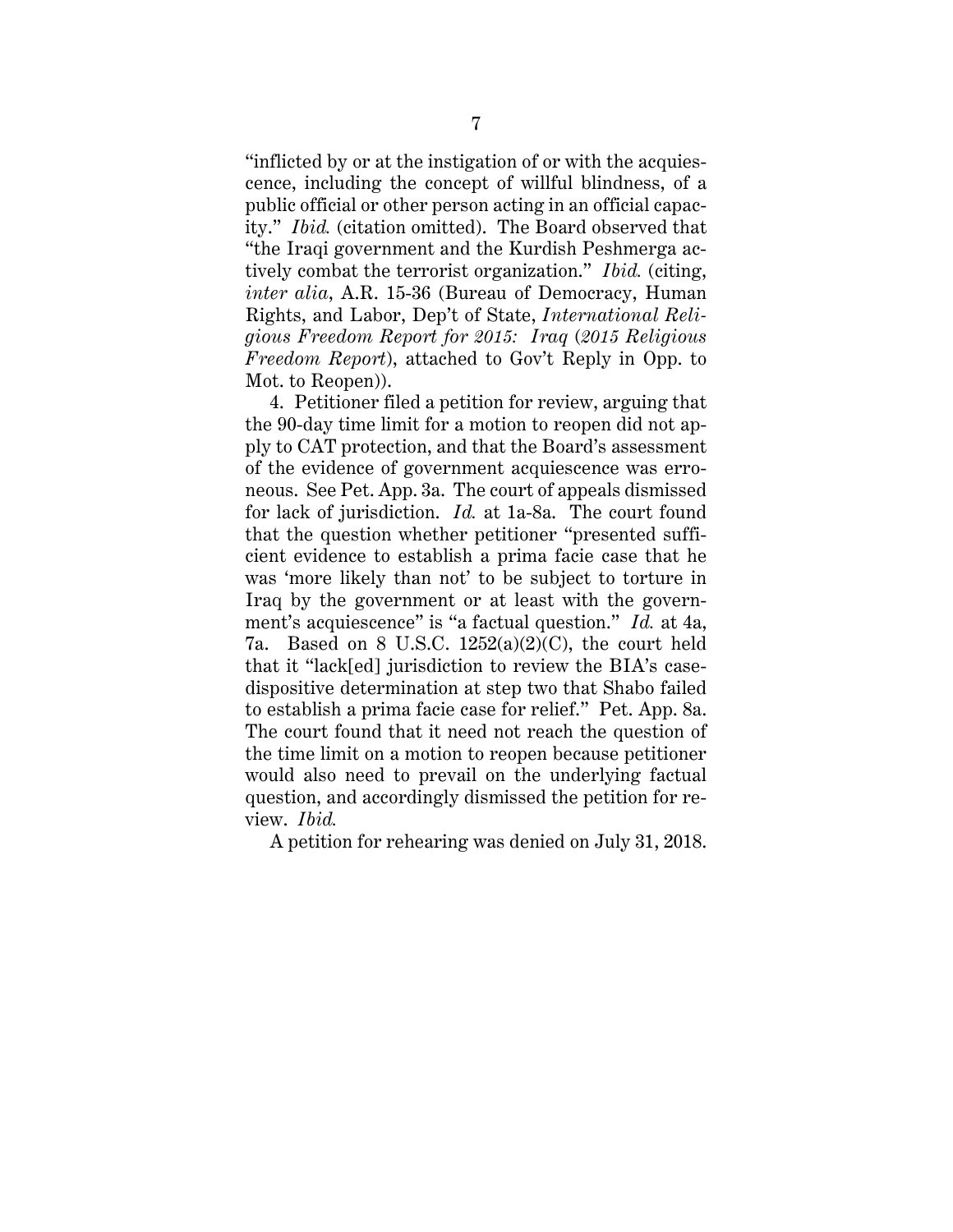#### **ARGUMENT**

The court of appeals correctly determined that it lacked jurisdiction to review petitioner's factual challenges to the denial of his request for deferral of removal under regulations implementing the CAT. Petitioner is correct that there is a conflict among the courts of appeals as to whether jurisdiction exists to review factual challenges brought by a criminal alien to the denial of a request for deferral of removal under the CAT, notwithstanding  $8 \text{ U.S.C. } 1252(a)(2)(\text{C})$ . This is a recurring question of substantial importance that will warrant this Court's review in an appropriate case, but this is not an appropriate case. This Court has recently denied several petitions for a writ of certiorari raising the same question. See *Doe* v. *Sessions*, 138 S. Ct. 2624 (2018) (No. 17-8040); *Granados* v. *Sessions*, 137 S. Ct. 2295 (2017) (No. 16-1095); *Ortiz-Franco* v. *Lynch*, 136 S. Ct. 894 (2016) (No. 15-362); *Perez-Guerrero* v. *Holder*, 571 U.S. 1163 (2014) (No. 13-323). The same disposition is appropriate here.

1. a. The court of appeals correctly concluded (Pet. App. 3a-8a) that  $8 \text{ U.S.C. } 1252(a)(2)(C)$  bars judicial review of findings of fact in a case such as this. Section  $1252(a)(2)(C)$  provides that, "[n]otwithstanding any other provision of law," "no court shall have jurisdiction to review any final order of removal against an alien who is removable by reason of having committed a [specified] criminal offense." *Ibid.* That categorical jurisdictional prohibition is subject to only one exception, which allows review of "constitutional claims or questions of law." 8 U.S.C.  $1252(a)(2)(D)$ . The court correctly concluded that petitioner raised no such claims in this case, see Pet. App. 7a, and petitioner does not challenge that conclusion in this Court, see Pet. 27-29.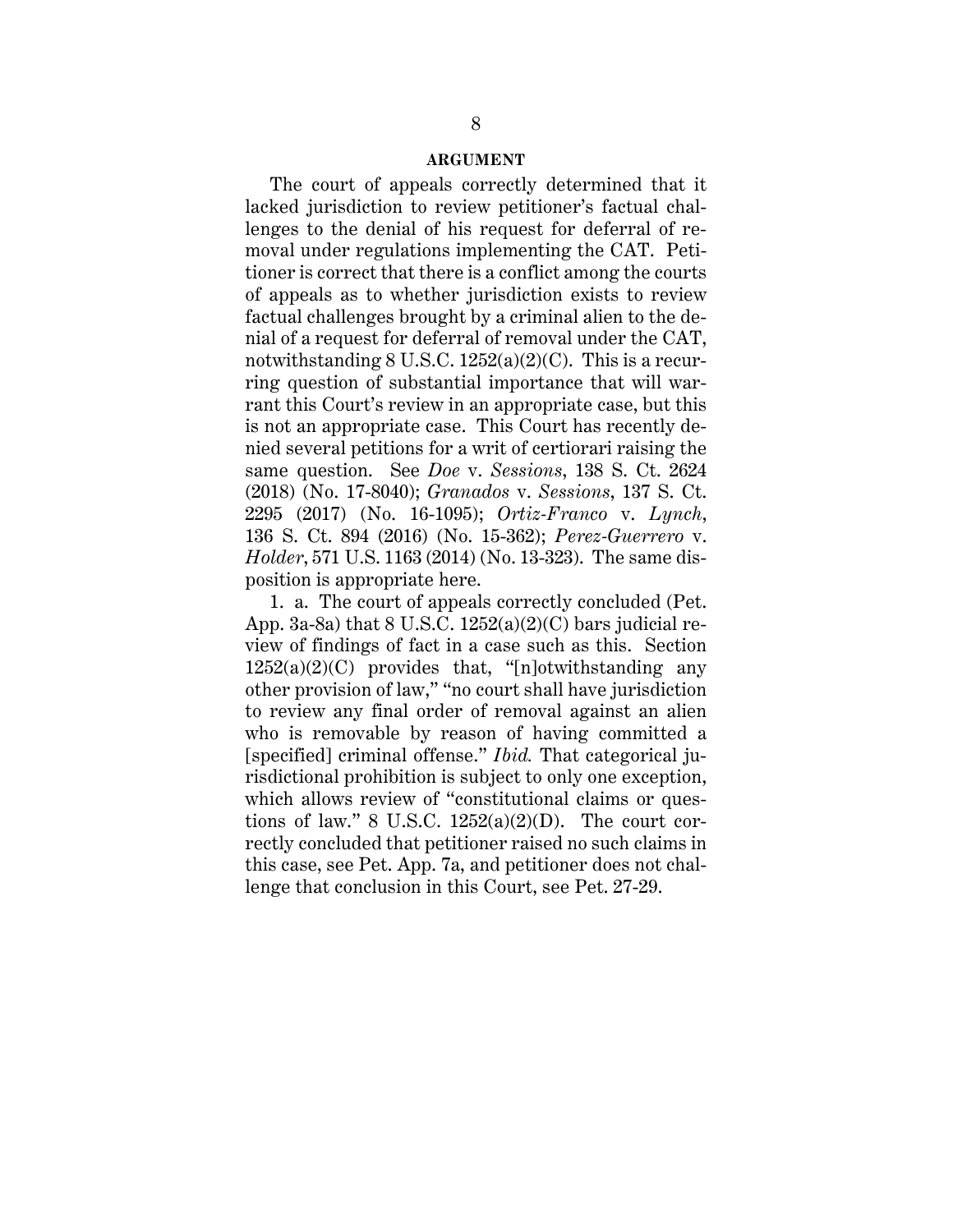The court of appeals also correctly concluded, relying on circuit precedent, that Section  $1252(a)(2)(C)$  does not permit review of factual challenges. Pet. App. 3a-7a; see *Ventura-Reyes* v. *Lynch*, 797 F.3d 348, 356-358 (6th Cir. 2015). Petitioner is an (1) an "alien," who was (2) "removable," (3) "by reason of having committed a criminal offense covered" by two of the specified grounds for removal.  $8 \text{ U.S.C. } 1252(a)(2)(C)$ . The court was therefore without jurisdiction to review petitioner's factual contentions regarding his claim for deferral of removal under regulations implementing the CAT.

The large majority of courts of appeals have applied Section  $1252(a)(2)(C)$  in this straightforward manner. See *Ventura-Reyes*, 797 F.3d at 356-358; *Ortiz-Franco* v. *Holder*, 782 F.3d 81, 88-91 (2d Cir. 2015), cert. denied, 136 S. Ct. 894 (2016); *Cole* v. *U.S. Att'y Gen.*, 712 F.3d 517, 532-533 (11th Cir.), cert. denied, 571 U.S. 826 (2013); *Escudero-Arciniega* v. *Holder*, 702 F.3d 781, 785 (5th Cir. 2012) (per curiam); *Cherichel* v. *Holder*, 591 F.3d 1002, 1017 (8th Cir.), cert. denied, 562 U.S. 828 (2010); *Gourdet* v. *Holder*, 587 F.3d 1, 5 (1st Cir. 2009); *Saintha* v. *Mukasey*, 516 F.3d 243, 248 (4th Cir.), cert. denied, 555 U.S. 1031 (2008); *Ilchuk* v. *Attorney Gen.*, 434 F.3d 618, 624 (3d Cir. 2006); see also *Medrano-Olivas* v. *Holder*, 590 Fed. Appx. 770, 772 (10th Cir. 2014).

b. The Ninth Circuit, on the other hand, has read an "on the merits" exception into the jurisdictional bar in Section 1252(a)(2)(C). See *Pechenkov* v. *Holder*, 705 F.3d 444, 449-452 (2012) (Graber, J., concurring) (explaining the development of this "additional, sometimes confusing, exception" in that circuit). The Ninth Circuit applies its exception in circumstances where relief or protection from removal is denied "on the merits" of an alien's claim (such as under the CAT), as opposed to being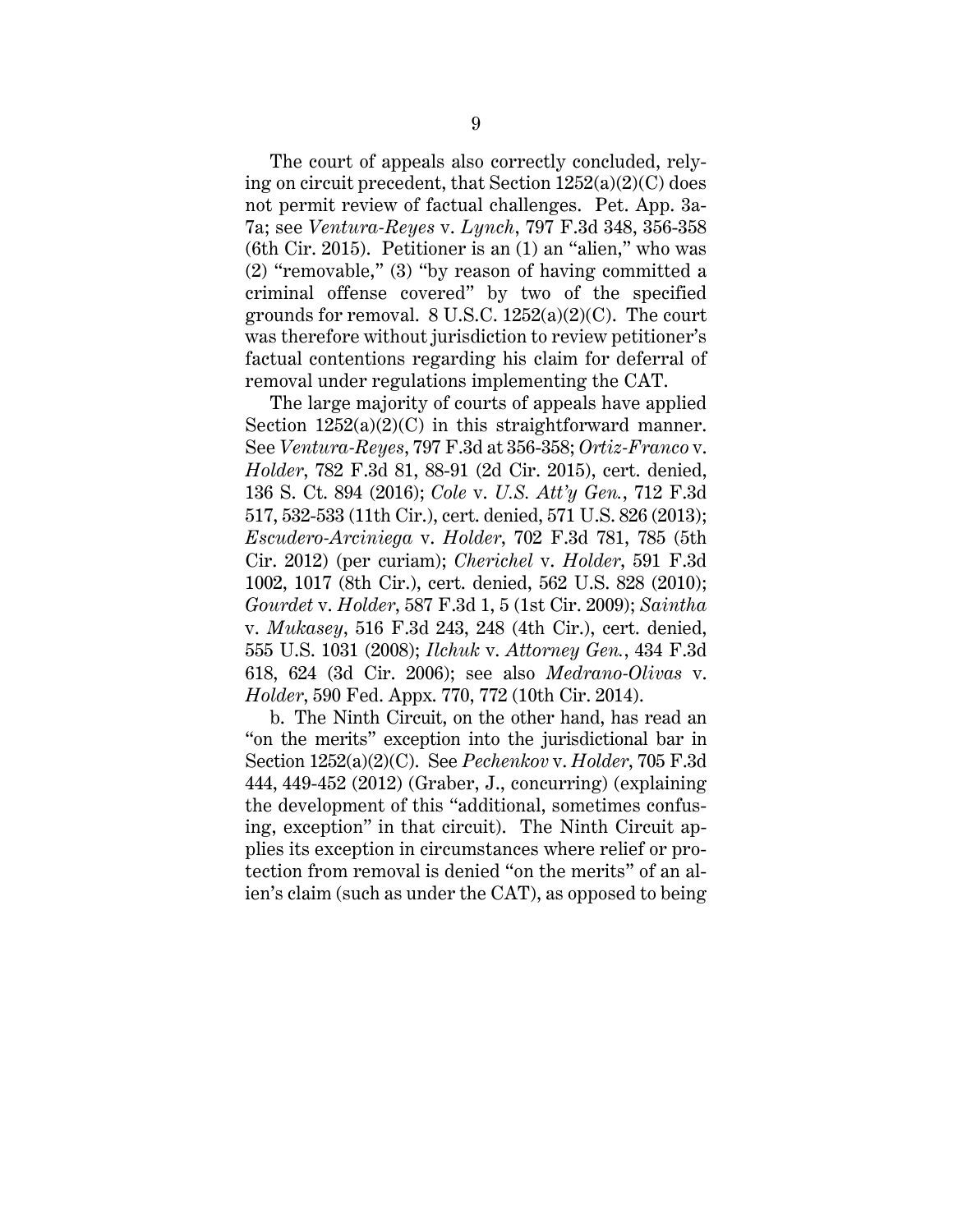denied because the alien is ineligible for that form of relief or protection due to his criminal conviction. See *id.* at 450-451; see also *Alphonsus* v. *Holder*, 705 F.3d 1031, 1036-1037 (9th Cir. 2013); *Lemus-Galvan* v. *Mukasey,* 518 F.3d 1081, 1083-1084 (9th Cir. 2008), overruled in part on other grounds by *Maldonado* v. *Lynch*, 786 F.3d 1155 (9th Cir. 2015) (en banc); *Morales* v. *Gonzales*, 478 F.3d 972, 980 (9th Cir. 2007), abrogated in part on other grounds by *Anaya-Ortiz* v. *Holder*, 594 F.3d 673 (9th Cir. 2010); *Unuakhaulu* v. *Gonzales*, 416 F.3d 931, 933-935 (9th Cir. 2005). Indeed, the Ninth Circuit has extended its "on the merits" reasoning even beyond CAT claims to hold that Section  $1252(a)(2)(C)$  "does not apply to the denial of a procedural motion that rests on a ground independent of the conviction that triggers the bar." *Garcia* v. *Lynch*, 798 F.3d 876, 880-881 (2015). *Garcia*'s rationale has since been invoked to permit judicial review of the Board's denial as untimely of a motion to reopen proceedings filed by an alien convicted of a specified offense under Section 1252(a)(2)(C), because the Board's "denial of [the alien's] motion to reopen did not rely on his conviction of" that offense. *Agonafer* v. *Sessions*, 859 F.3d 1198, 1203 (9th Cir. 2017).

The Ninth Circuit's approach is incorrect. As applied in the context of a claim for deferral of removal under the CAT, that court's rule implicitly and erroneously assumes that the denial of CAT protection "on the merits" is somehow not a part of a "final order of removal" rendered unreviewable by Section 1252(a)(2)(C). An order of removal is defined as "the order of the \*\*\* administrative officer to whom the Attorney General has delegated the responsibility for determining whether an alien is [removable], concluding that the alien is [removable] or ordering [removal]." 8 U.S.C. 1101(a)(47)(A);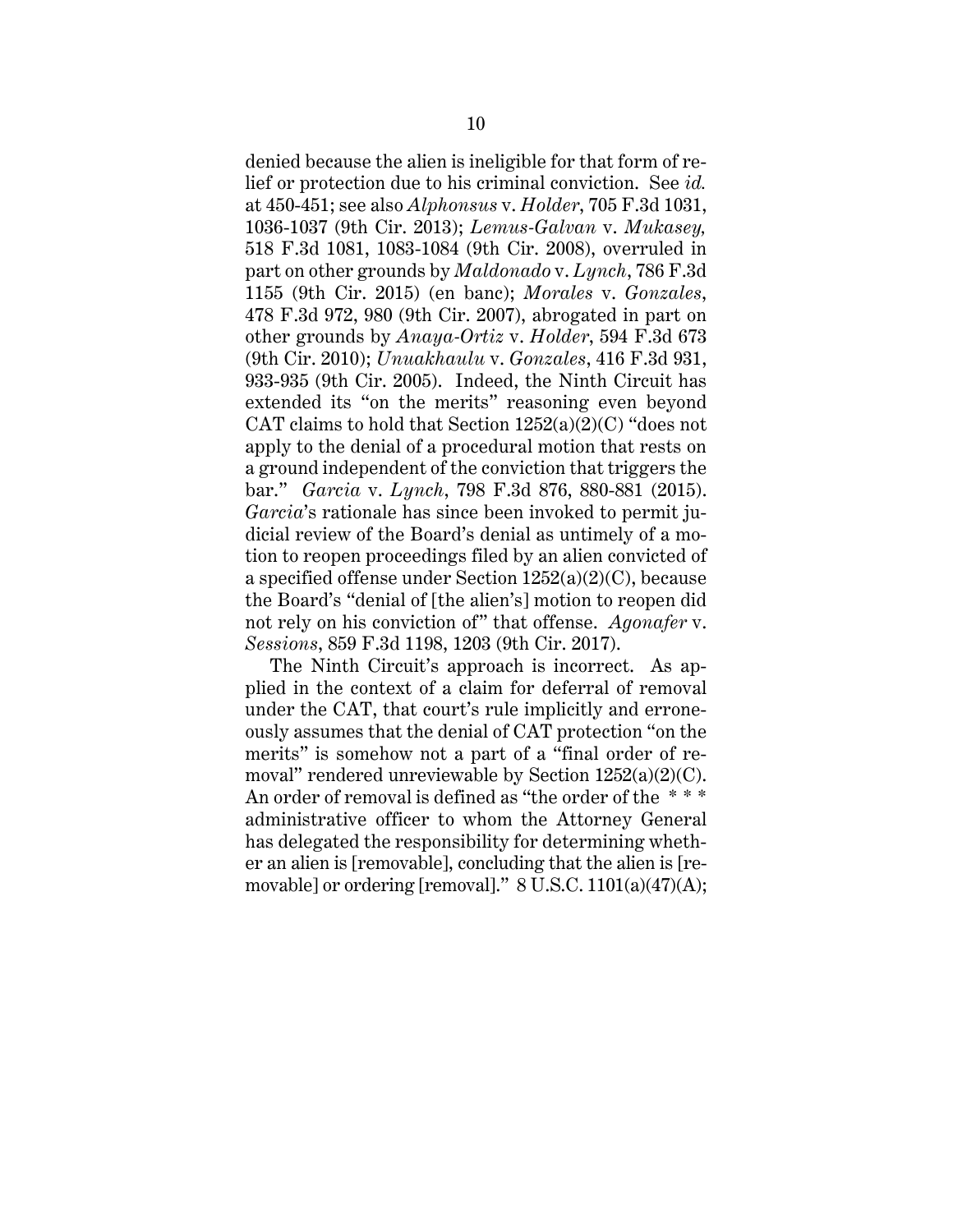see *Foti* v. *INS*, 375 U.S. 217, 220-221, 232 (1963) (review of a final order of removal in the court of appeals encompasses both findings of removability and the denial of any relief from removal); see also *INS* v. *Chadha*, 462 U.S. 919, 938 (1983) ("[T]he term 'final orders' in [the INA jurisdictional statute] 'includes all matters on which the validity of the final order is contingent, rather than only those determinations actually made at the hearing.'") (citation omitted); *Cheng Fan Kwok* v. *INS*, 392 U.S. 206, 216 (1968).

Under Section  $1252(a)(2)(C)$ , "the only relevant question is whether an [immigration judge] has made a finding of *removability* because of a relevant conviction." *Pechenkov*, 705 F.3d at 451 (Graber, J., concurring). That leads to "a straightforward inquiry: Was the alien charged with removability because of a relevant crime, and did the IJ correctly sustain that charge?" *Ibid.* "If so, [a court of appeals] lack[s] jurisdiction over all questions not covered by § 1252(a)(2)(D)." *Id.* at 451-452.

c. As petitioner observes (Pet. 20-21), the Seventh Circuit has concluded that a court of appeals has jurisdiction to review factual claims associated with a denial of deferral of removal under regulations implementing the CAT, but that court's reasoning (which is different from the Ninth Circuit's) fares no better. In *Issaq* v. *Holder,* 617 F.3d 962 (2010), the Seventh Circuit stated in dictum that because *deferral* of removal is an "inherently non-final remedy," Section  $1252(a)(2)(C)$  "(which speaks only of a final order) appears to be inapplicable." *Id.* at 970.

Subsequently, in *Wanjiru* v. *Holder*, 705 F.3d 258 (2013), the Seventh Circuit stated: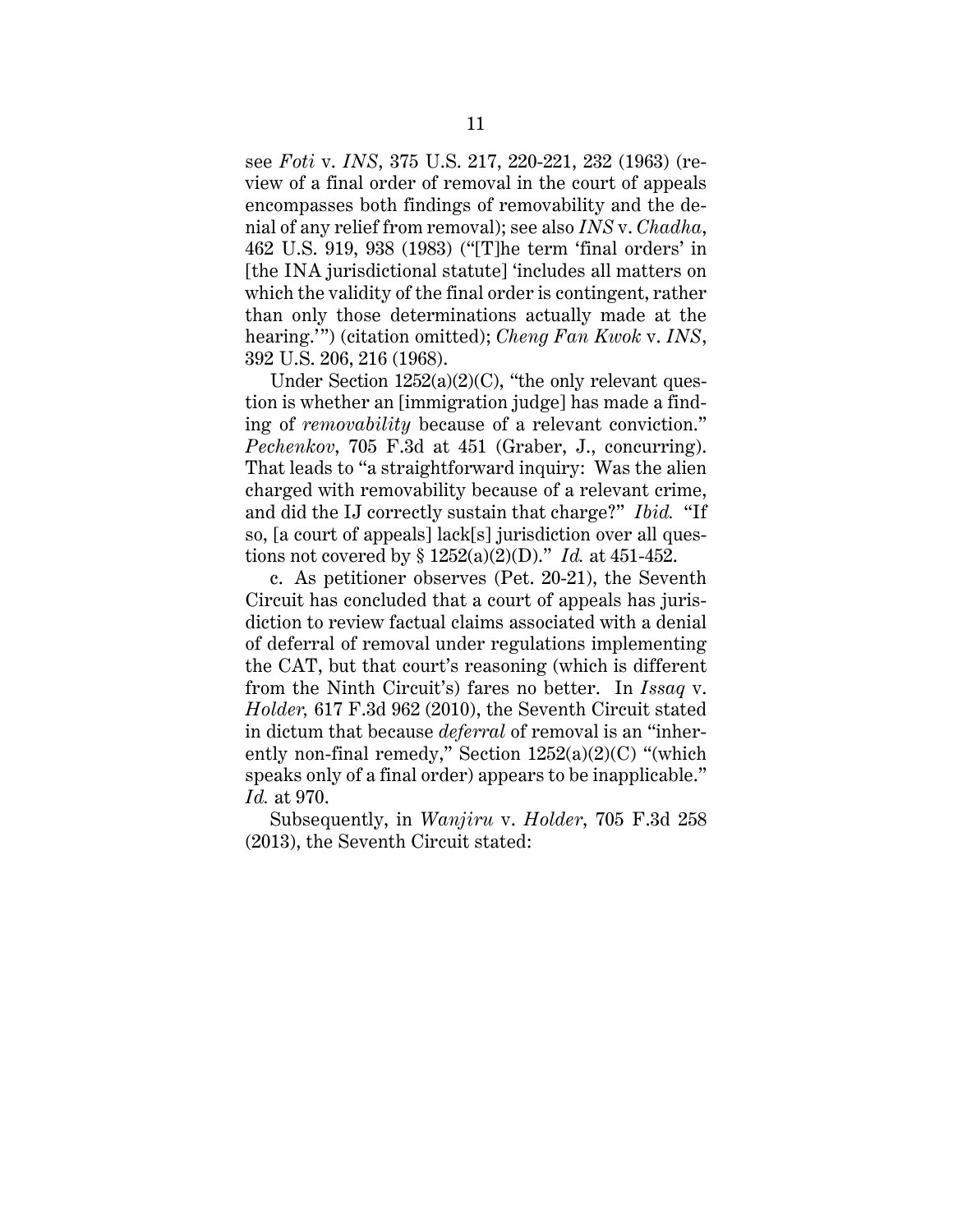A deferral of removal is like an injunction: for the time being, it prevents the government from removing the person in question, but it can be revisited if circumstances change. \* \* \* That is why such an order can be final enough to permit judicial review, but at the same time not be the kind of "final" order covered by  $§ 1252(a)(2)(C)$ .

*Id.* at 264. The Seventh Circuit acknowledged that this analysis was not "necessary" to its determination that it had jurisdiction in *Wanjiru* because, as the government had conceded, the criminal conviction of the alien in that case did not trigger the jurisdictional bar. See *id.* at 262-263. Nonetheless, two years later the Seventh Circuit ruled that in *Wanjiru* it had "conclusively held that deferral of removal is not a final remedy and therefore the INA does not bar judicial review." *Lenjinac* v. *Holder*, 780 F.3d 852, 855 (2015).

The Seventh Circuit's analysis fails adequately to recognize that the court's jurisdiction under 8 U.S.C.  $1252(a)(1)$  is limited in the first place to "final orders of removal," a term defined in  $8$  U.S.C. 1101(a)(47) and that has been interpreted by this Court in *Foti* to encompass all rulings on relief and protection from removal. See *Ortiz-Franco*, 782 F.3d at 89. The Seventh Circuit's reasoning that the term described in Section  $1101(a)(47)$  has that meaning in Subsection  $(a)(1)$  of Section 1252, but a different meaning in Subsection (a)(2) of the same Section, has no basis in the INA. But even if "deferral" is "inherently non-final," *Issaq*, 617 F.3d at 970, the Seventh Circuit's analysis fails to recognize that although a *grant* of deferral of removal is inherently non-final, the agency's denial of deferral protection —the matter before the court—is unquestionably final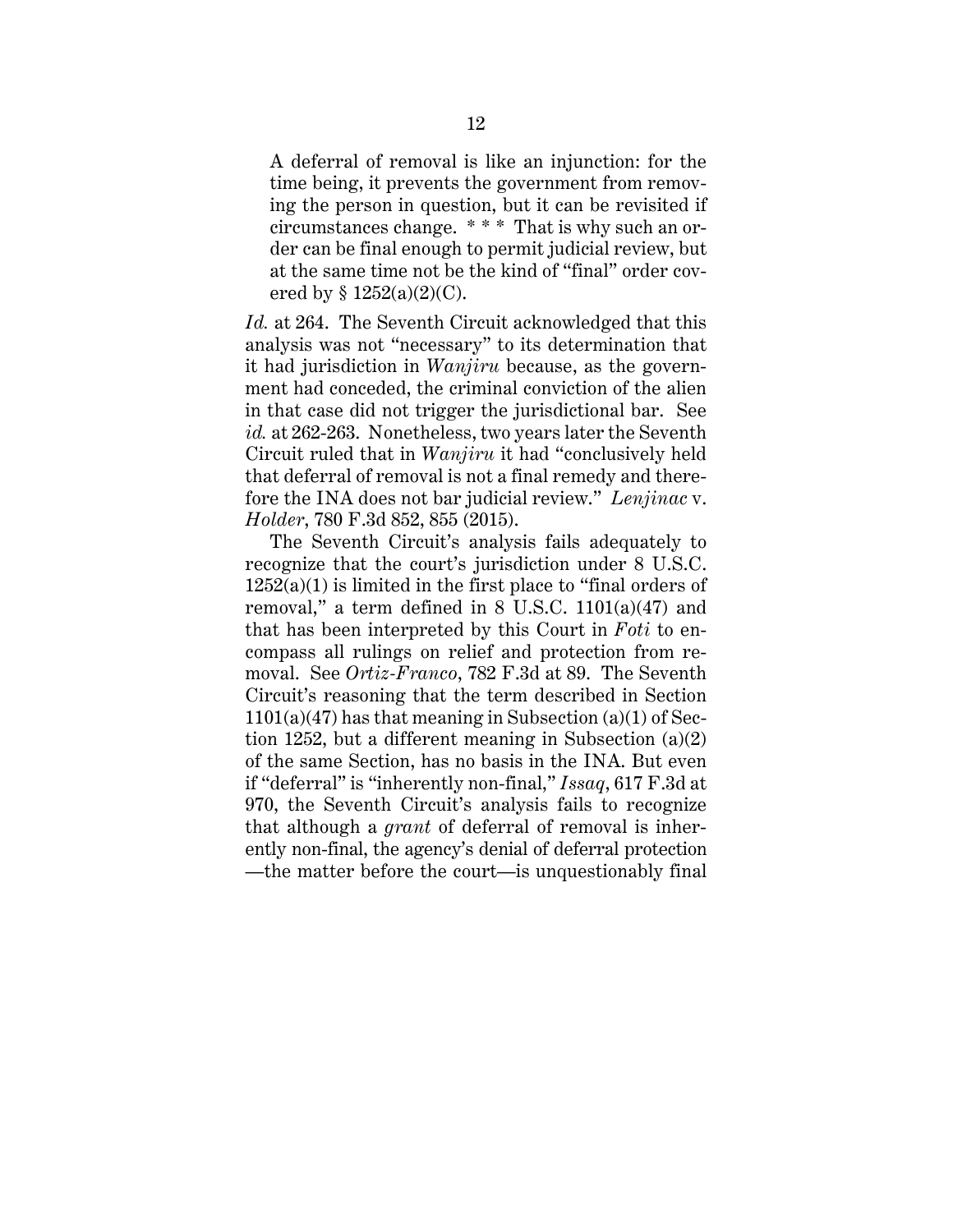and results in an order of removal. See *Ventura-Reyes*, 797 F.3d at 358; *Ortiz-Franco*, 782 F.3d at 90.

d. Petitioner's remaining arguments lack merit. Petitioner contends (Pet. 26) that Sections 1252(a)(4) and (5) should be read together and lead to the conclusion that the phrase "'*any cause or claim under the' CAT*" in Section 1252(a)(4) is distinct from "*an order of removal*" in Section 1252(a)(5) and therefore is free from the jurisdictional rules governing all of Section 1252. Pet. 26 (quoting 8 U.S.C. 1252(a)(4) and (5)). But Section  $1252(a)(4)$ 's text is clearly to the contrary: It is a channeling provision establishing that, notwithstanding any other provision of law, the "sole and exclusive means for judicial review of any cause or claim under the [CAT]" is "a petition for review filed with an appropriate court of appeals in accordance with this section," *i.e.*, Section 1252. 8 U.S.C. 1252(a)(4). Section 1252 confers jurisdiction on the courts of appeals solely to review a "final order of removal," 8 U.S.C. 1252(a)(1), subject to the exceptions and limitations on such review in Section 1252—including Section  $1252(a)(2)(C)$ , which prohibits courts from reviewing final orders entered against certain criminal aliens, subject only to the exception for constitutional questions and questions of law. 8 U.S.C. 1252(a)(2)(C) and (D).

No court of appeals appears to have exercised jurisdiction on the basis petitioner suggests over a petition for review filed by an alien with a predicate offense covered by Section  $1252(a)(2)(C)$ —*i.e.*, on the theory that, by virtue of Section  $1252(a)(4)$ , the denial of CAT relief may be reviewed in a court of appeals "in accordance with [Section 1252]" without regard to the jurisdictional bar in Section  $1252(a)(2)(C)$ . Indeed, several courts of appeals have rejected the argument petitioner raises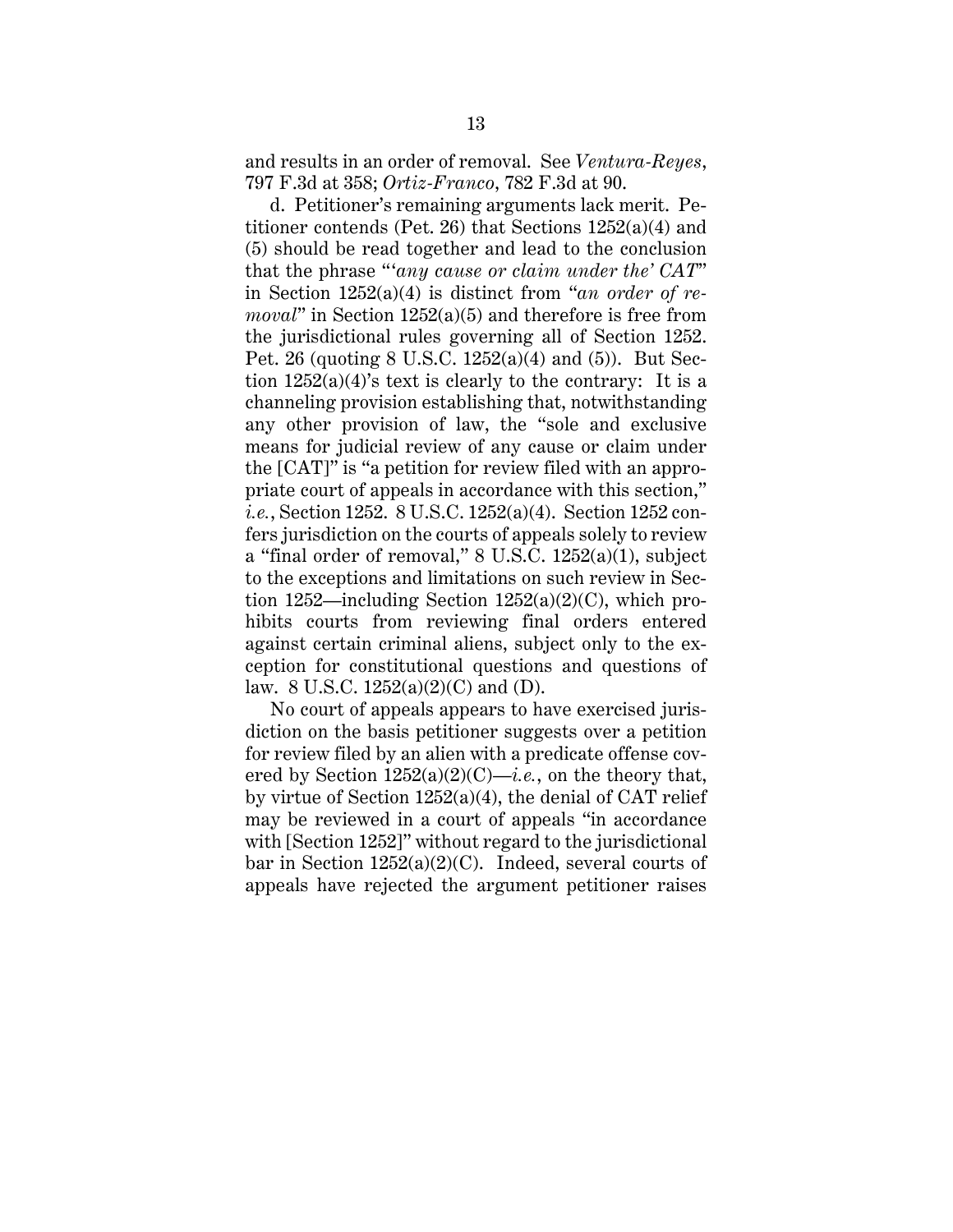here. See *Ortiz-Franco*, 782 F.3d at 88-89; *Lovan* v. *Holder*, 574 F.3d 990, 998 (8th Cir. 2009).

2. Although there is a conflict between the Ninth and Seventh Circuits and the majority of courts of appeals, this is not an appropriate case for this Court's review. This Court has recently denied review in other cases presenting the same question, *Doe*, *supra* (No. 17-8040); *Granados*, *supra* (No. 16-1095); *Ortiz-Franco*, *supra* (No. 15-362); *Perez-Guerrero*, *supra* (No. 13-323), and it should do the same here.

a. First, the court of appeals was correct, making review less critical in this case. As discussed *supra*, the reasoning of the outlier circuits is facially wrong, as is petitioner's reading of Sections 1252(a)(4) and (a)(5). In particular, no court of appeals has accepted petitioner's argument that the court has jurisdiction under Sections  $1252(a)(4)$  and  $(a)(5)$  despite Section  $1252(a)(2)(C)$ .

b. Second, petitioner fails to demonstrate that the result in this case would be any different if the court of appeals had reviewed a fact-based challenge to the agency's decision, under the substantial evidence standard codified in 8 U.S.C. 1252(b)(4)(B). Cf. *Biestek* v. *Berryhill*, No. 17-1184 (Apr. 1, 2019), slip op. 3 (noting that "the threshold for such evidentiary sufficiency is not high"). Both in the petition for a writ of certiorari (see Pet. 29) and before the Board, petitioner has focused on threats posed by ISIS to Chaldean Christians in Iraq. See Pet. App. 10a. The Board based its decision, however, on the absence of sufficient evidence addressing a further, independent requirement for protection under the CAT, namely, that it was more likely than not that he would be tortured in Iraq "by or at the instigation of or with the consent or acquiescence of a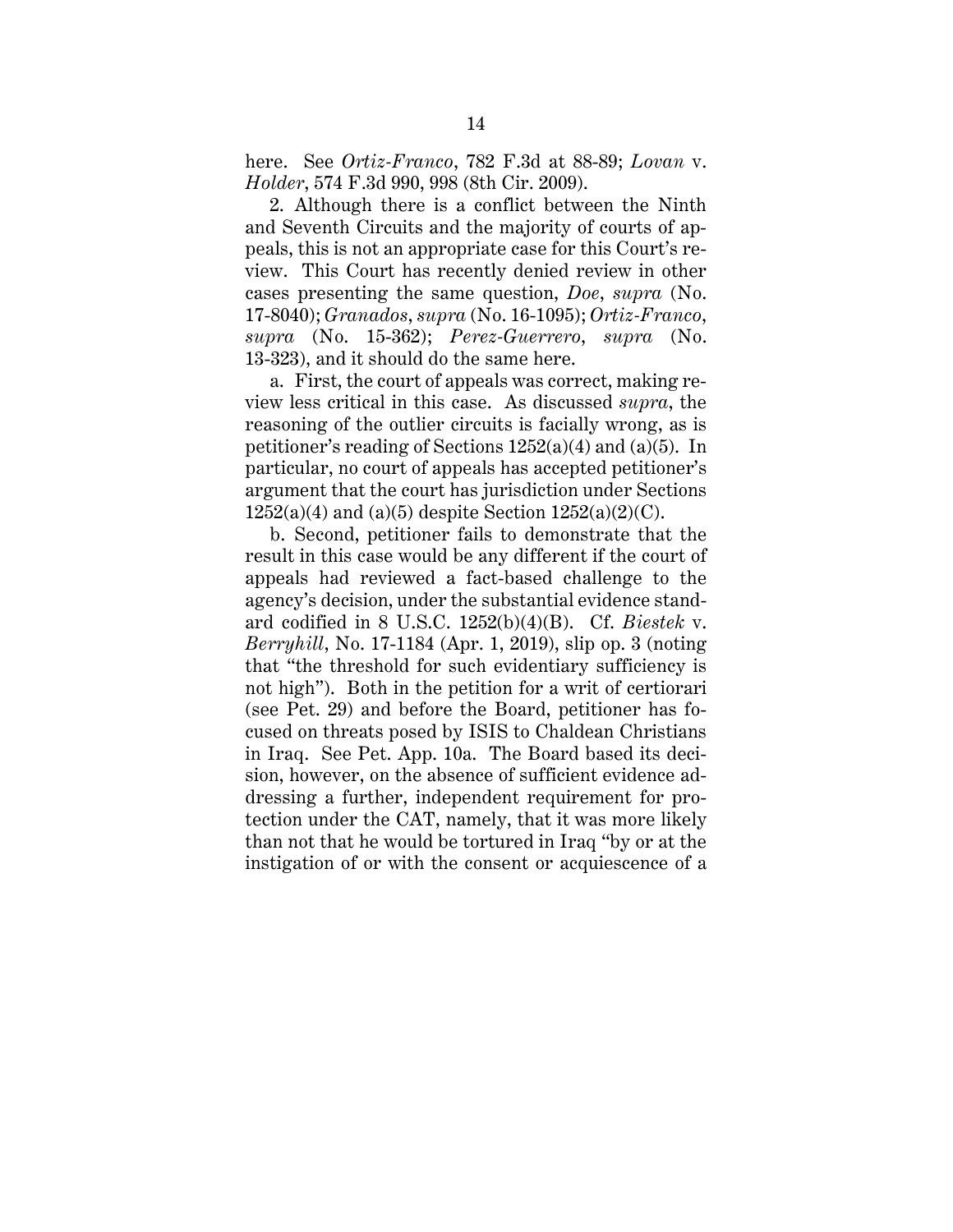public official or other person acting in an official capacity." 8 C.F.R. 1208.18(a)(1); see Pet. App. 10a.

Petitioner makes no meaningful effort to demonstrate, on the basis of an assessment of the record evidence, that "any reasonable adjudicator would be compelled to conclude to the contrary," 8 U.S.C. 1252(b)(4)(B); see *INS* v. *Elias-Zacarias*, 502 U.S. 478, 481 & n.1 (1992), notwithstanding record evidence that "the Iraqi government and the Kurdish Peshmerga actively combat the terrorist organization." Pet. App. 10a. In particular, the Board cited (*ibid.*) the *2015 Religious Freedom Report* from the State Department's Bureau of Democracy, Human Rights, and Labor, which was attached to the government's opposition to the motion to reopen. See A.R. 15-36. That Report stated that the Iraqi government "fought numerous battles to regain control of significant terrain lost to [ISIS]"; the government "deploy[ed] police and army personnel to protect religious pilgrimage routes and sites, as well as places of worship," for religious minorities; that, although there was "harassment and restriction from the authorities in some regions," "the government did not generally interfere with religious observances and provided security for places of worship"; that the Chaldean Christian faith is recognized by law and registered with the Iraqi government; that the Iraqi constitution "requires the government to maintain the sanctity of holy shrines and religious sites and guarantee the free practice of rituals"; that the government "reportedly continued its policy of not interfering with Christians' right to observe Easter and Christmas"; and the government "continued to provide increased protection to Christian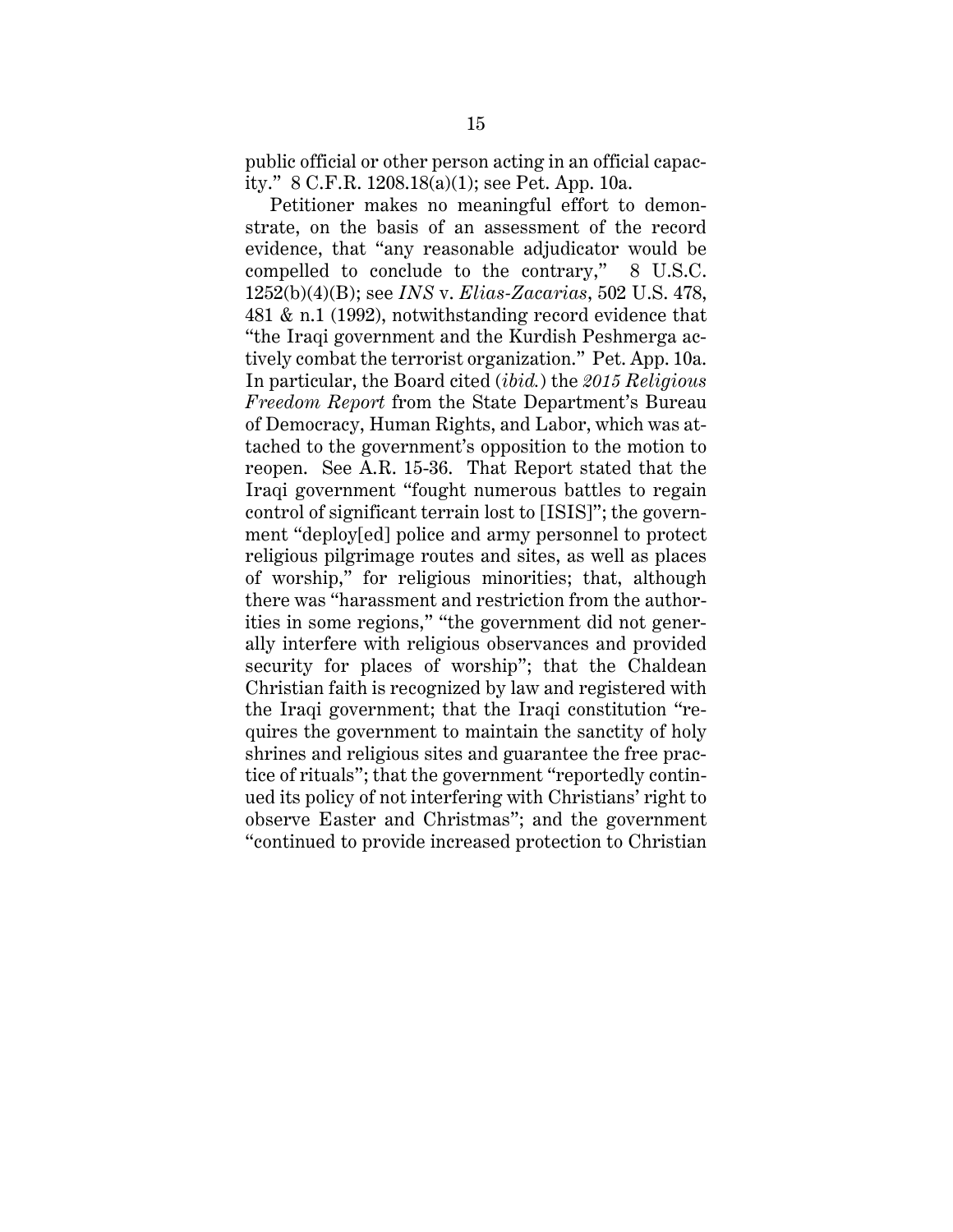churches during these holidays." A.R.  $15, 18, 19, 21, 26.5$ That Report provides substantial evidence to support the Board's decision in this case.

c. Third, apparently to avoid the jurisdictional bar to review, petitioner argued in the Sixth Circuit that the issues he presented in his petition for review were *legal* issues—and therefore reviewable in spite of the bar. Before the panel, in response to the government's postbrief motion to dismiss, petitioner asserted that his challenges raised "questions of law as to interpretation of statutes governing reopening of proceedings and application of the correct standards to be used by the BIA in rendering their decisions," and that he raised "due process issues where he has been denied the recognized right to seek protection by pursuing a CAT claim." Pet. C.A. Answer to Mot. to Dismiss at 2. The panel disagreed with regard to the only issue that the court of appeals needed to address, finding that petitioner's argu-

 $\overline{a}$ 

<sup>5</sup> Petitioner notes (Pet. 29-30) that the government moved for a remand in *Kiriakoza* v. *Sessions*, No. 17-3907 (6th Cir. Mar. 20, 2018), and that the Board thereafter reopened the case, Order at 1, *In re Kiriakoza*, No. A030 869 417 (B.I.A. May 31, 2018) (*Kiriakoza* Order). But the *2015 Religious Freedom Report* was not part of the administrative record in *Kiriakoza*. See A.R. 1-354, *Kiriakoza*, *supra* (No. 17-3907) (*Kiriakoza* A.R.). The Board did not rely on it in denying the initial motion to reopen (on August 25, 2017), see *id.* at 3-4, or in later reopening after remand (on May 31, 2018), see *Kiriakoza* Order at 1. In its initial decision, the Board in *Kiriakoza* had cited a lack of evidence of "any threat of harm specific to" that alien, *Kiriakoza* A.R. 3, which the Board later revisited. The Board's decision here, by contrast, was based on record evidence (including the *2015 Religious Freedom Report*) that the Iraqi government did not consent or acquiesce to any threat from ISIS. Pet. App. 10a.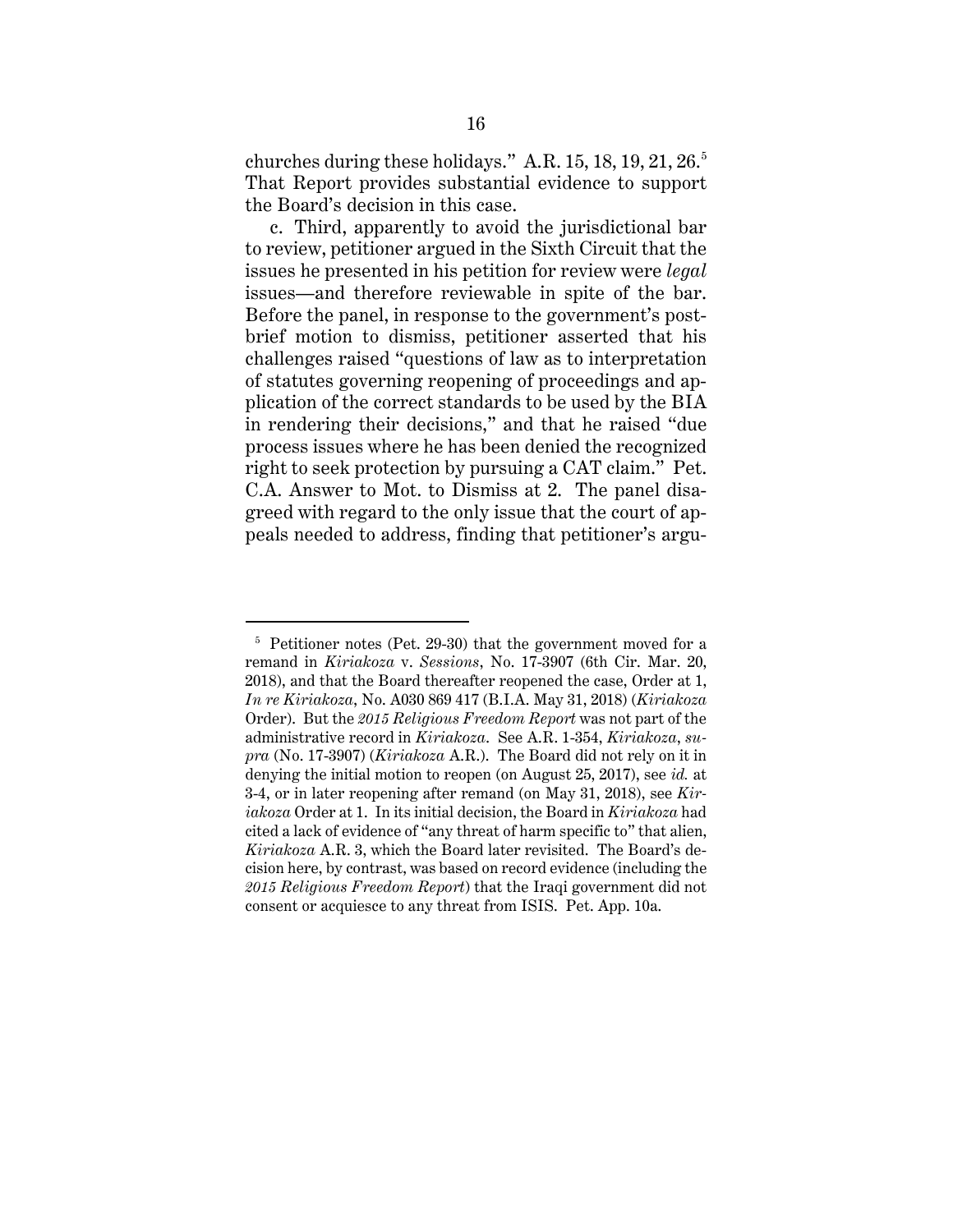ments actually presented questions of fact, without addressing any contrary authority regarding the jurisdictional bar. Pet. App. 7a.

Petitioner then filed a petition for rehearing and rehearing en banc. Petitioner again argued that his underlying claims were actually legal in nature and thus within the court's jurisdiction. See Pet. for Reh'g En Banc 1-6. In addition to the two questions mentioned in the response to the motion to dismiss, *id.* at 2-5, petitioner also asserted that the Board erred legally when it "totally overlooked" and "seriously mischaracterized" evidence by accepting the government position that before ISIS there was no torture of people like petitioner in Iraq, *id.* at 5 (citation and emphasis omitted). But petitioner did not contend that factual determinations were reviewable notwithstanding Section 1252(a)(2)(C). In particular, petitioner did not raise an argument before the en banc court that it should overrule its jurisdictional precedent (or then further argue that the Board's decision was not supported by substantial evidence in the record). Petitioner did cite *Ventura-Reyes*, *supra*, but only for its reasoning distinguishing questions of law from questions of fact, not its holding that questions of fact are not reviewable. *Ibid.* In light of petitioner's failure to argue to the court below that Section  $1252(a)(2)(C)$  categorically did not apply to his challenge to the Board's denial of deferral of removal, the court of appeals did not discuss the relevant decisions from the Ninth or Seventh Circuits. Rather, here, as in *Granados* and *Perez-Guerrero*, petitioner asserts for the first time in this Court that Section  $1252(a)(2)(C)$ does not bar factual challenges to a denial of deferral of removal under the regulations implementing the CAT.